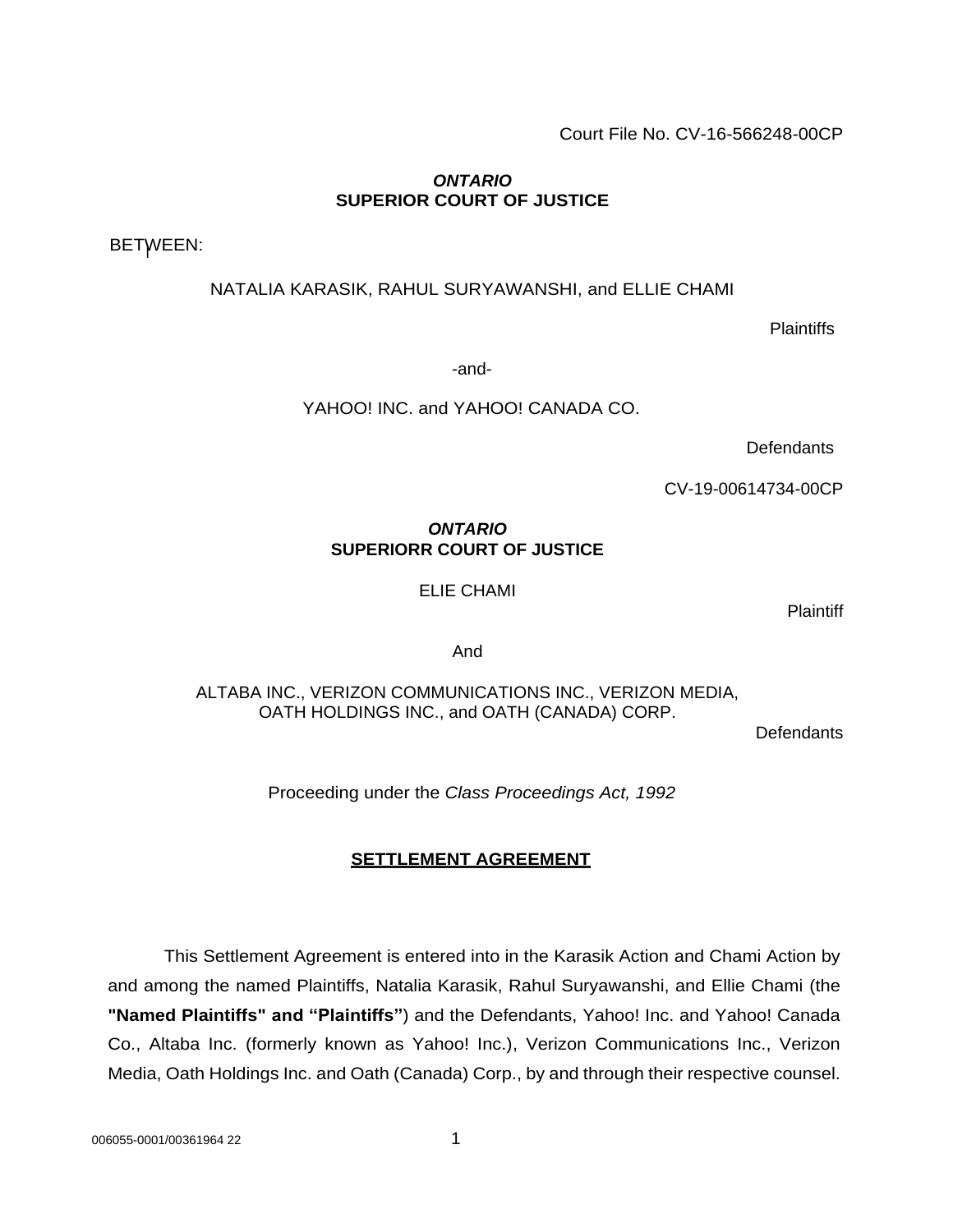### **BACKGROUND**

#### Whereas:

- A. In September 2016 to December 2016, and October 2017, it was announced that the Defendants had been the target of criminal cyberattacks on their computer systems in which the attackers gained unauthorized access to the personal information of Yahoo users and various other individuals (the "**Data Breaches**").
- B. As a result of the Data Breaches, multiple putative class action lawsuits were filed against the Defendants in courts across the country, alleging that the Defendants failed to properly protect personal information in accordance with their duties, had inadequate data security, and delayed notifying potentially impacted individuals of the breaches.
- C. On or about September 26, 2016, an action under the style of cause *Gill v. Yahoo! Canada and Yahoo! Inc.* was filed in Supreme Court of British Columbia at Vancouver with court file number S-168873 (the "**Gill Action**").
- D. On or about December 16, 2016, an action under the style of cause *Natalia Karasik v. Yahoo! Inc. and Yahoo! Canada Co.* was filed in Ontario Superior Court of Justice at Toronto with court file number CV-16-566248-00CP (the "**Karasik Action**").
- E. On or about December 23, 2016, an action under the style of cause *Sidhu et al. v. Yahoo! Canada, Altaba* was filed in Alberta Court of Queen's Bench at Edmonton with court file number 1603-22837 (the "**Sidhu Action**").
- F. On or about January 26, 2017, an action originally under the style of cause *Michel Demers v. Yahoo! Inc. and Yahoo! Canada Co.*, later amended to *Brigitte Bourbonniere v. Yahoo! Inc. and Yahoo! Canada Co.,* was filed in Quebec Superior Court at Montreal with court file numbers 500-06-000841-177 and 500-06-000842-175 respectively (the "**Bourbonniere Action**").
- G. On or about May 16, 2017, an action under the style of cause *Emily Larocque v. Yahoo! Inc. and Yahoo! Canada Co.* was filed in Saskatchewan Court of Queen's Bench at Regina with court file number QBG 1242 of 2017 (the "**Larocque Action**").
- H. On or about February 20, 2019, an action under the style of cause *Chami v. Altbaba*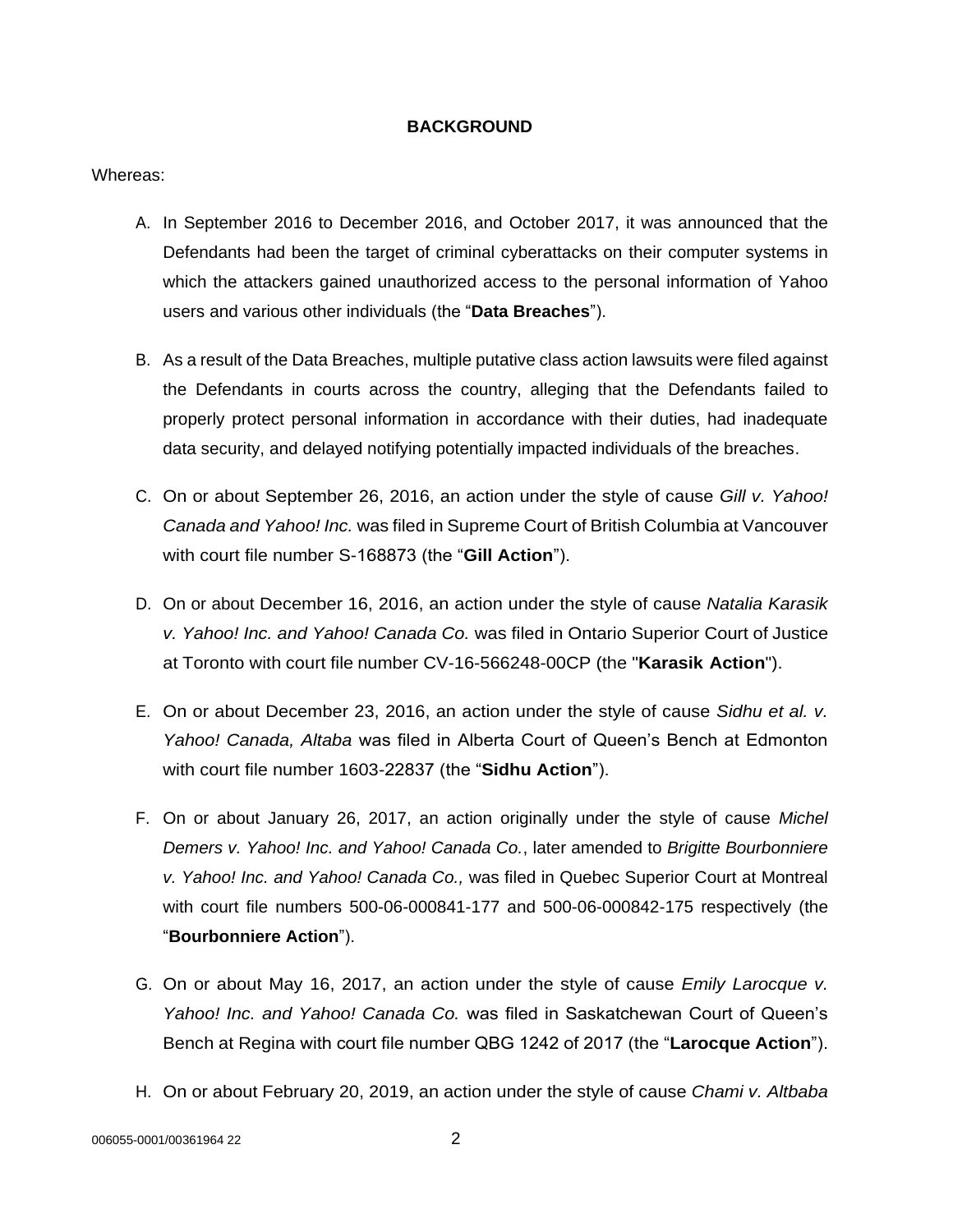*Inc., et al.* was filed in Ontario Superior Court of Justice at Toronto with court file number CV-19-00614734-00CP (the "**Chami Action**").

- I. On June 9, 2019 the court in the Bourbonniere Action dismissed the plaintiff's motion for authorization.
- J. In the Karasik Action, the Plaintiffs filed a motion to certify the Karasik Action as a class action, the Defendants filed materials opposing that motion and both counsel for the Plaintiffs and Defendants conducted cross-examinations on the supporting affidavits and expert reports tendered in support of their respective positions on the certification motion.
- K. Counsel for the Plaintiffs and Defendants in the Karasik Action conducted extensive arm's-length negotiations, including two day-long mediations, in which Mr. Jed Melnick, who mediated settlement of the parallel action in the United States, and subsequently the Honourable Frank Newbould, Q.C., participated as mediators, regarding the substance and procedure of a possible national class settlement prior to entering into this Settlement Agreement.
- L. On or about January 14, 2020, the Settling Parties agreed to settlement terms.
- M. The Plaintiffs, as well as Class Counsel, believe the Released Claims have merit. The Plaintiffs and Class Counsel, however, recognize and acknowledge the expense and length of continued proceedings that would be necessary to prosecute the Released Claims against the Defendants through trial and appeals, and the importance of providing timely relief to Class Members. The Plaintiffs and Class Counsel also have taken into account the uncertain outcome and risk of any litigation, especially in complex actions such as this litigation, as well as the difficulties and delays inherent in such litigation. The Plaintiffs and Class Counsel are mindful of the inherent problems of proof under, and possible defenses to, the Released Claims. The Plaintiffs and Class Counsel believe that the proposed Settlement confers substantial benefits upon the Class. Based on their evaluation of all of these factors, the Plaintiffs and Class Counsel have determined that the Settlement is in the best interests of the Class.
- N. The Defendants deny any liability to the Plaintiffs and the Class. The Defendants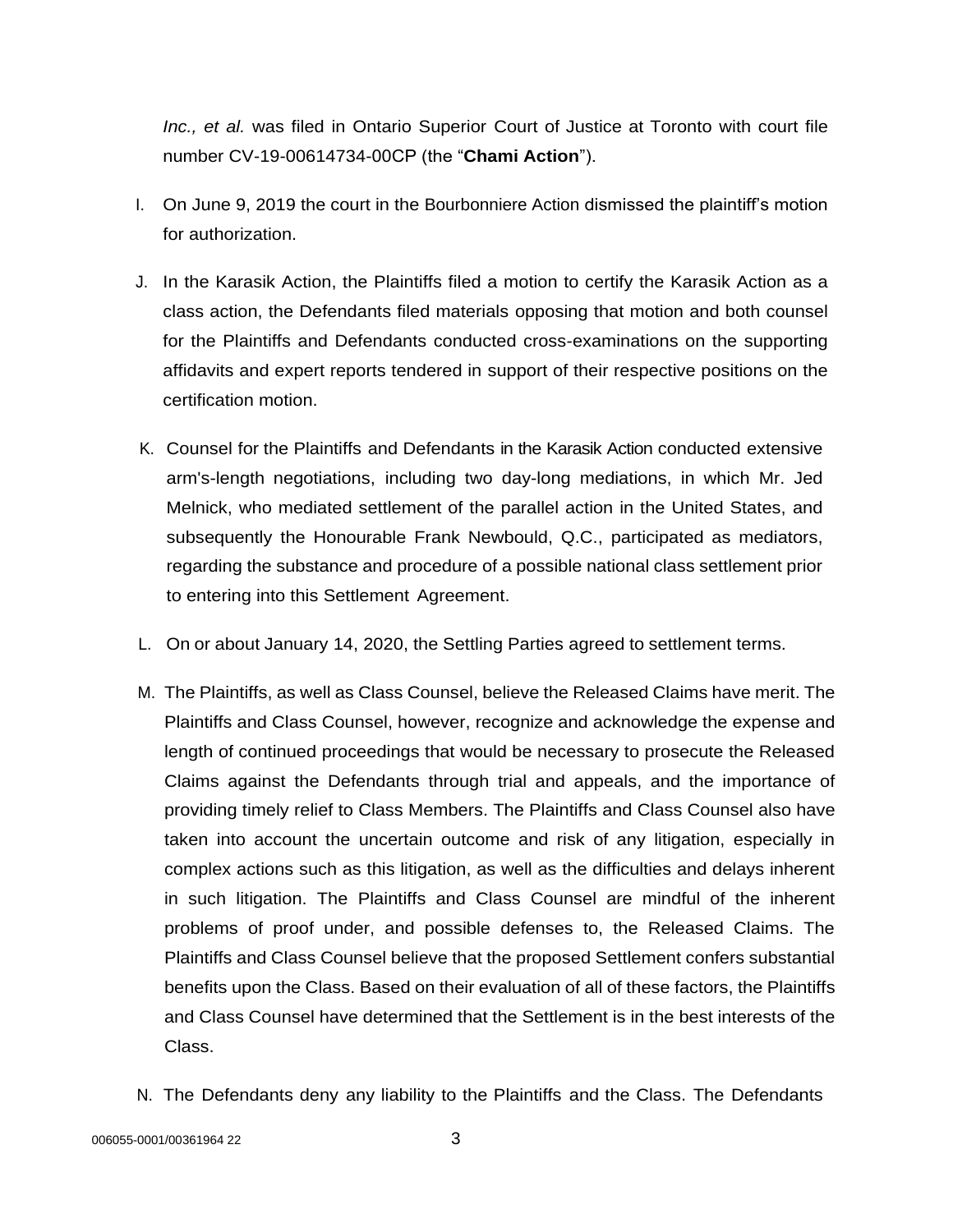believe they have meritorious defenses to all of the claims raised in this Litigation. Nevertheless, the Defendants recognize and acknowledge the expense and length of continued proceedings that would be necessary to defend the Litigation through trial and appeals. In agreeing to enter into this Settlement, the Defendants also have taken into account the uncertain outcome and risk of any litigation, especially in complex actions such as this Litigation, as well as the difficulties and delays inherent in such litigation.

O. It is in intention of parties to resolve the disputes and claims which they have between them as set forth below.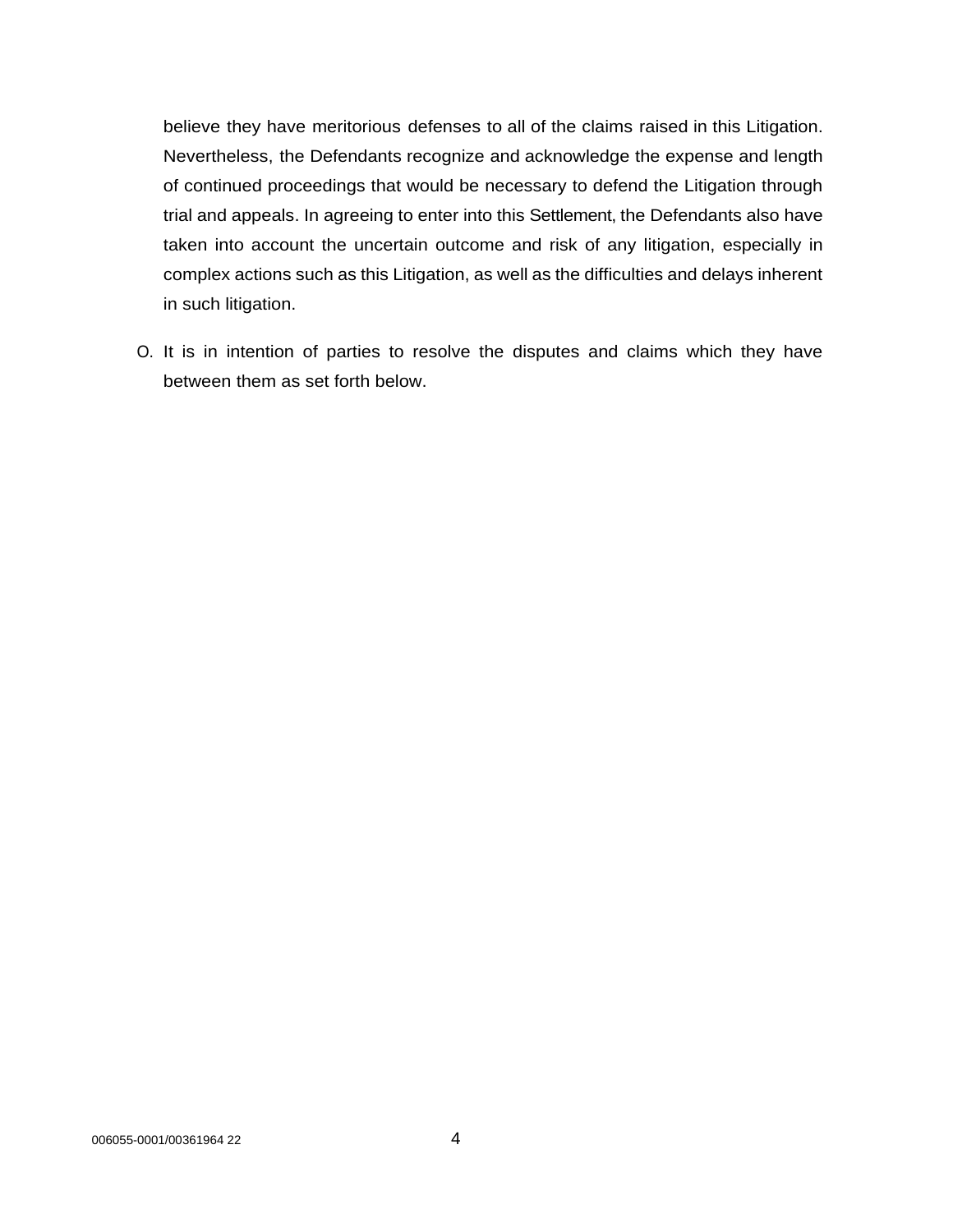# **AGREED TERMS**

IT IS HEREBY AGREED, by and among the Settling Parties that, subject to approval of the Court, the Litigation and the Released Claims shall be fully and finally compromised, settled, and released, and that the Consortium Actions will be dismissed or permanently stayed with prejudice subject to and upon the terms and conditions described below.

# **I. DEFINITIONS**

1. In addition to words and terms defined elsewhere in this Settlement Agreement, the following words and terms shall have the definitions stated in this Section.

- A. **"**CAD\$" means Canadian dollars, being the lawful currency of Canada.
- B. "USD\$" means United States dollars, being the lawful currency of the United States.
- C. "Action" or "Litigation" means the Consortium Actions.
- D. "Administrative Expenses" means all of the expenses incurred in the administration of this Settlement, including, without limitation, all expenses or costs associated with the Notice Plan and providing Notice to the Settlement Class, locating Settlement Class Members, processing claims, determining the eligibility of any person to be a Settlement Class Member, and administering, calculating and distributing the Net Settlement Fund to Settlement Class Members. Administrative Expenses also include all reasonable third-party fees and expenses incurred by the Claims Administrator in administering the terms of this Agreement.
- E. "Affiliates" means current and former directors, officers, employees, counsel, consultants, agents, insurers, related entities, subsidiaries, parents, predecessors, and successors.
- F. **"**Agreement" or "Settlement Agreement" means this Settlement Agreement, including its exhibits.
- G. "Altaba" means Altaba Inc. (formerly known as Yahoo! Inc.). Yahoo! Inc. was renamed to Altaba Inc. after the sale of Yahoo's operating business to Verizon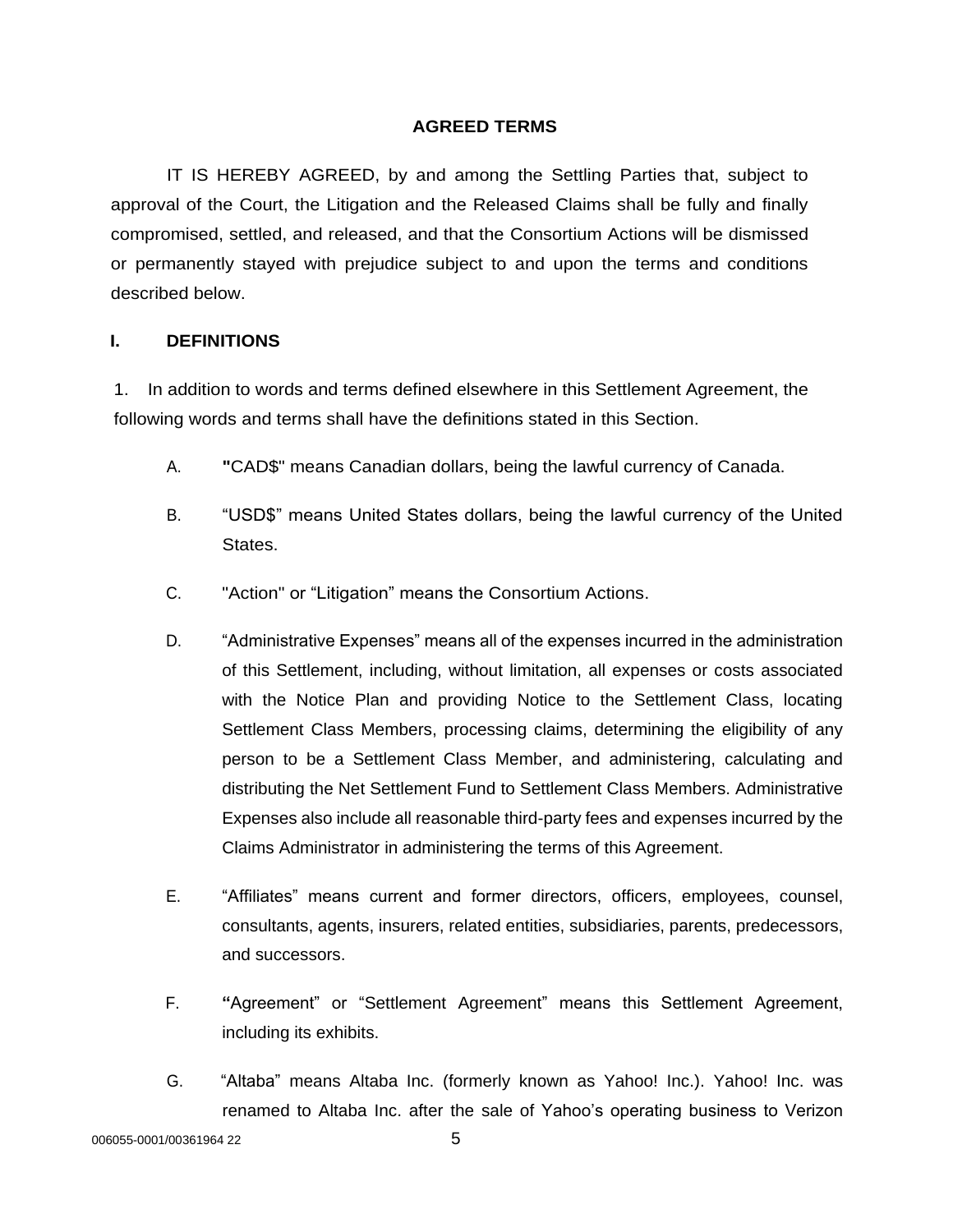Communications Inc., effective June 13, 2017. Under the terms of an Amended Reorganization Agreement that was executed in connection with the asset sale to Verizon, Oath Holdings Inc. and Altaba each are responsible for 50 percent of any potential post-closing liabilities attributable to the Action.

- H. "Alternative Compensation" means compensation to Settlement Class Members as set forth in section 4 of this Settlement Agreement.
- I. "Alternative Compensation Claim Form" means the form (in paper or on the Settlement Website) developed by the Claims Administrator to submit Category B Claims for Alternative Compensation or, alternatively, Category C Claims for Credit Services, in accordance with the terms of sections 4 and 5 herein.
- J. "Appeal Term" means the time an appeal or other review expires or if any appeal or other review has been filed, the time it takes for the order appealed to be affirmed without material change or the appeal to be dismissed or otherwise disposed of, with no other appeal or other review pending, and the time for further appeals or other review having expired.
- K. "Approval Date" means the date on which the Court issues the Approval Order.
- L. "Approval Hearing" means the hearing to be held by the Court on a date to be scheduled to decide whether to approve the Settlement, whether to approve the fee request of Class Counsel, and any other matters as the Court may deem appropriate.
- M. **"**Approval Order" means the order of the Court approving the Settlement Agreement and the Settlement contemplated hereunder.
- N. "Business Days" means Monday, Tuesday, Wednesday, Thursday, and Friday, excluding holidays observed in Ontario.
- O. "Canadian Currency Equivalent" means the CAD\$ or Canadian dollars that can be purchased with USD\$ or United States dollars at the prevailing rate of exchange as of the date the Settlement Fund is deposited by the Defendants in accordance with section 2.1 of this Settlement Agreement.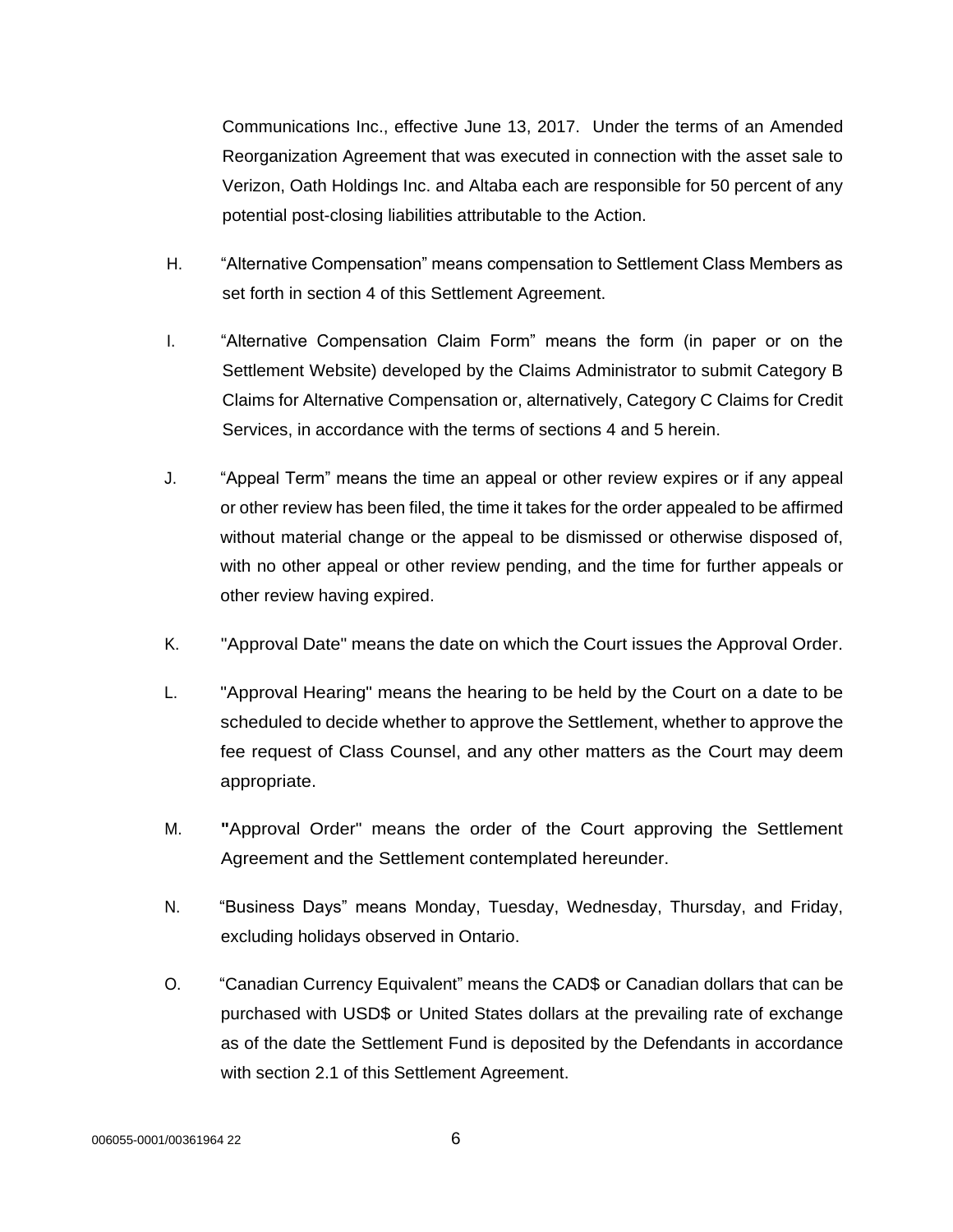- P. "Category A Claims" means claims described in section 3 of this Settlement Agreement brought in respect of Out-of-Pocket Costs and by Paid Users and Small Business Users that are approved by the Claims Administrator.
- Q. "Category B Claims" means claims described in section 4 of this Settlement Agreement brought for Alternative Compensation that are approved by the Claims Administrator.
- R. "Category C Claims" means claims described in section 5 of this Settlement Agreement brought for Credit Services that are approved by the Claims Administrator.
- S. "Certification Order for Settlement Purposes" means an order by the Court that preliminarily certifies a Settlement Class, approves the forms and procedure for providing Notice and establishes a procedure for Settlement Class Members to object to or opt-out of the Settlement, without material change to the Parties' agreed-upon proposed notice order attached hereto as Exhibit A.
- T. "Chami Action" means the action entitled *Chami v. Altbaba Inc., et al.* filed in Ontario Superior Court of Justice at Toronto Registry with court file number no. CV-19- 00614734-00CP).
- U. "Claims Administrator" means the person selected by Class Counsel following a tender process, which person may change with the agreement of counsel for the Parties, or, absent agreement, with the approval of the Court on a showing of good cause.
- V. "Claims Commencement Date" means, unless otherwise agreed by the Settling Parties, the Effective Date.
- W. "Claim Form" means the document a Class Member must submit to the Claims Administrator to seek relief under section 3 (Category A Claims), section 4 (Category B Claims) and section 5 (Category C Claims) of this Settlement Agreement.
- X. "Claims Period" means the period of time that Class Members can submit claims to the Claims Administrator and, unless otherwise agreed between the Settling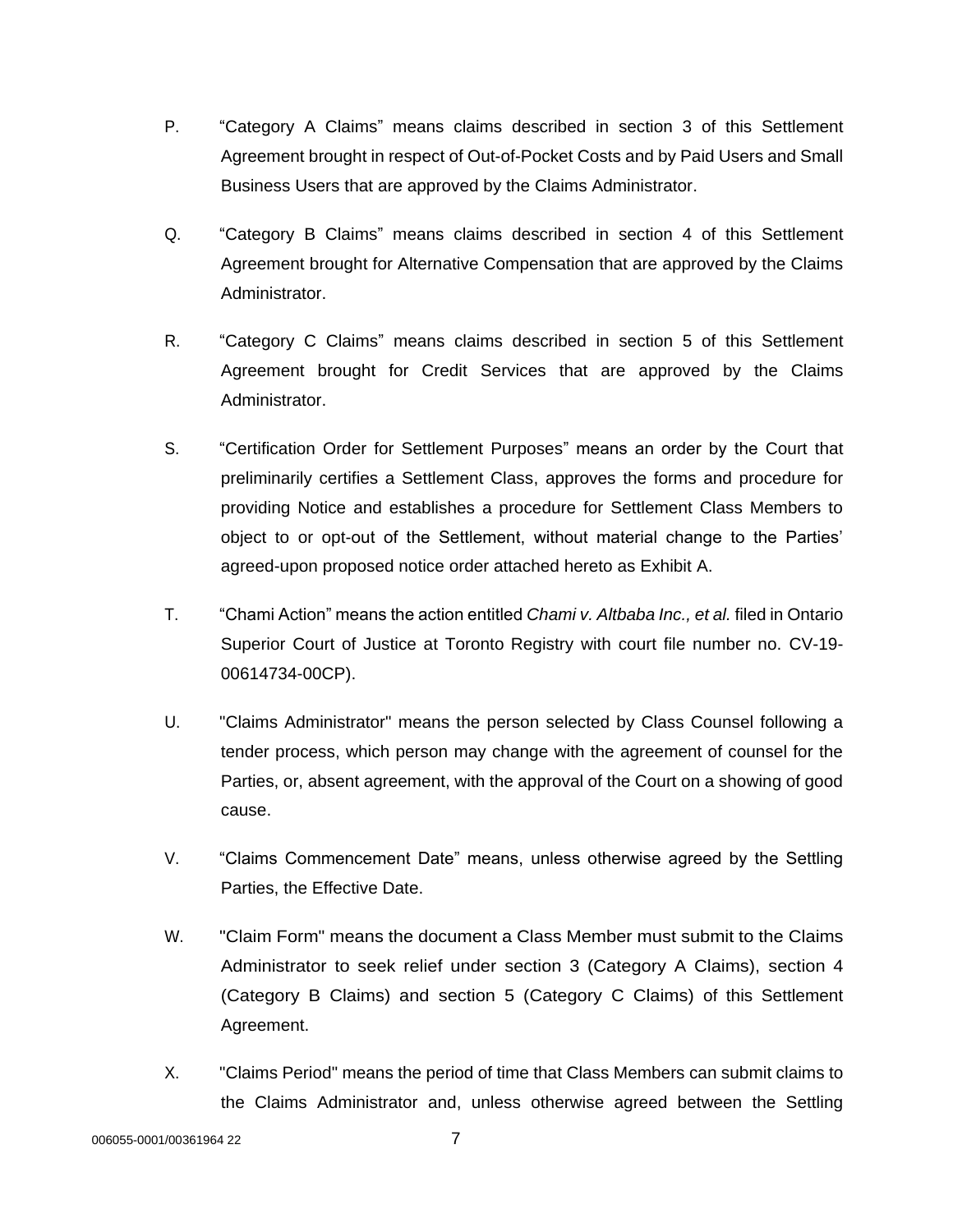Parties, shall commence on the Effective Date and end six (6) months thereafter.

- Y. "Claims Program" means the claims program set out at section 8 of this Settlement Agreement.
- Z. "Class", "Class Members" or "Settlement Class Members" means a member of the Settlement Class.
- AA. "Class Counsel" means Charney Lawyers PC, 151 Bloor Street West, Suite 602, Toronto, Ontario, MSS 1S4.
- BB. "Class Period" means January 1, 2012 through December 31, 2016, inclusive.
- CC. "Conditions Precedent" means the conditions to this Settlement set out in section 14 of this Settlement Agreement.
- DD. "Confidential Opt-Out Threshold" means the threshold agreed to by the Parties, as set out in Schedule X to this Settlement Agreement, which Schedule shall be kept confidential and filed and maintained under seal in any court filings.
- EE. "Consortium Actions" means the Karasik Action, the Gill Action, the Sidhu Action and the Chami Action.
- FF. "Court" means the Ontario Superior Court of Justice.
- GG. "Credit Services" means the credit monitoring services of at least one year described in Section 5 of this Settlement Agreement.
- HH. "Data Breaches" means the data breaches alleged in the Karasik Action.
- II. "Defendants" means Yahoo! Inc., Yahoo! Canada., Altaba Inc. (formerly known as Yahoo! Inc.), Verizon Communications Inc., Verizon Media, Oath Holdings Inc., and Oath (Canada) Corp.
- JJ. "Effective Date" means the first Business Day after the conditions in section 15.1 of this Settlement Agreement have been satisfied, or where provided for, waived by the Defendants.
- 006055-0001/00361964 22 8 KK. "Entity" means any corporation, partnership, limited liability company, association,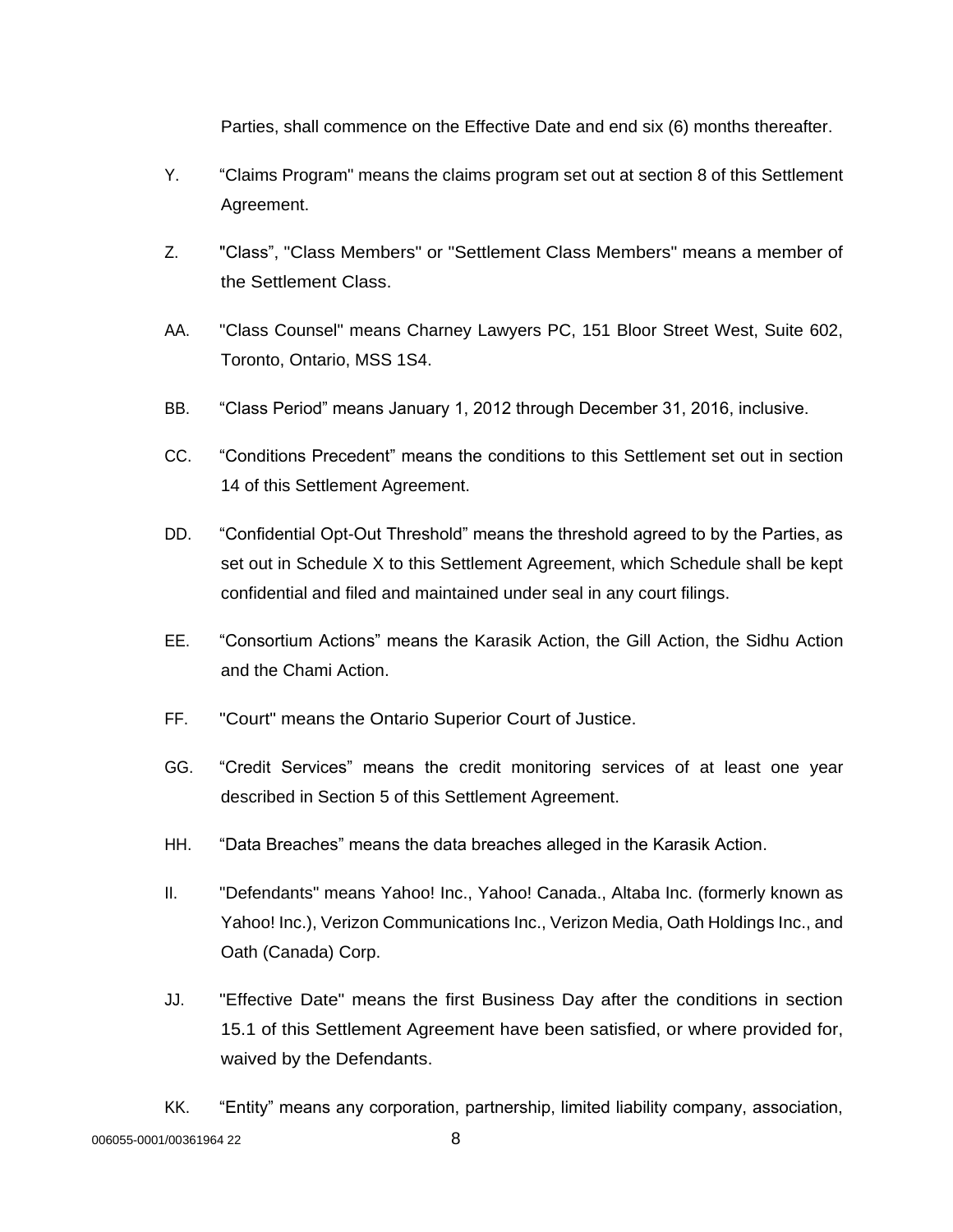trust, or other organization of any type.

- LL. "Escrow Account" means the account maintained by the Claims Administrator as described in section 2.2 of this Settlement Agreement.
- MM. "Gill Action" means the action under the style of cause *Gill v. Yahoo! Canada and Yahoo! Inc.* filed in the Supreme Court of British Columbia at the Vancouver Registry with court file number no. S-168873).
- NN. **"**Honorariums" means compensation awarded and paid to Settlement Class Representatives in recognition of their role in this litigation, as set forth in section 10 of this Settlement Agreement.
- OO. "Karasik Action" means the action under the style of cause Natalia Karasik v. Yahoo! Inc. and Yahoo! Canada Co. filed in Ontario Superior Court of Justice at the Toronto Registry with court file number no. CV-16-566248-00CP).
- PP. "Larocque Action" means the action under the style of cause *Emily Larocque v. Yahoo! Inc. and Yahoo! Canada Co.* filed in Saskatchewan Queen's Bench at the Regina Registry with court file number QBG 1242 of 2017.
- QQ. "Levy" means the 10% Levy under the *Class Proceedings Regulation*, O. Reg. 771/92, and the *Law Society Act*, R.S.O. 1990 c. L.8 which is payable to the Class Proceedings Fund.
- RR. "Named Plaintiffs" means the individuals identified as Plaintiffs in the Karasik Action and Chami Action.
- SS. "Net Settlement Fund" means the amount of funds that remain in the Settlement Fund after funds are paid or allocated for payment from the Settlement Fund in accordance with section 2.2 of this Settlement Agreement.
- TT. "Notice" means notice of the proposed class action settlement to be provided to Settlement Class Members pursuant to the Notice Plan.
- UU. "Notices of the Data Breach" means the notices and commencement dates for Notice as alleged in the Karasik Action, which notices were circulated to Class Members over several weeks.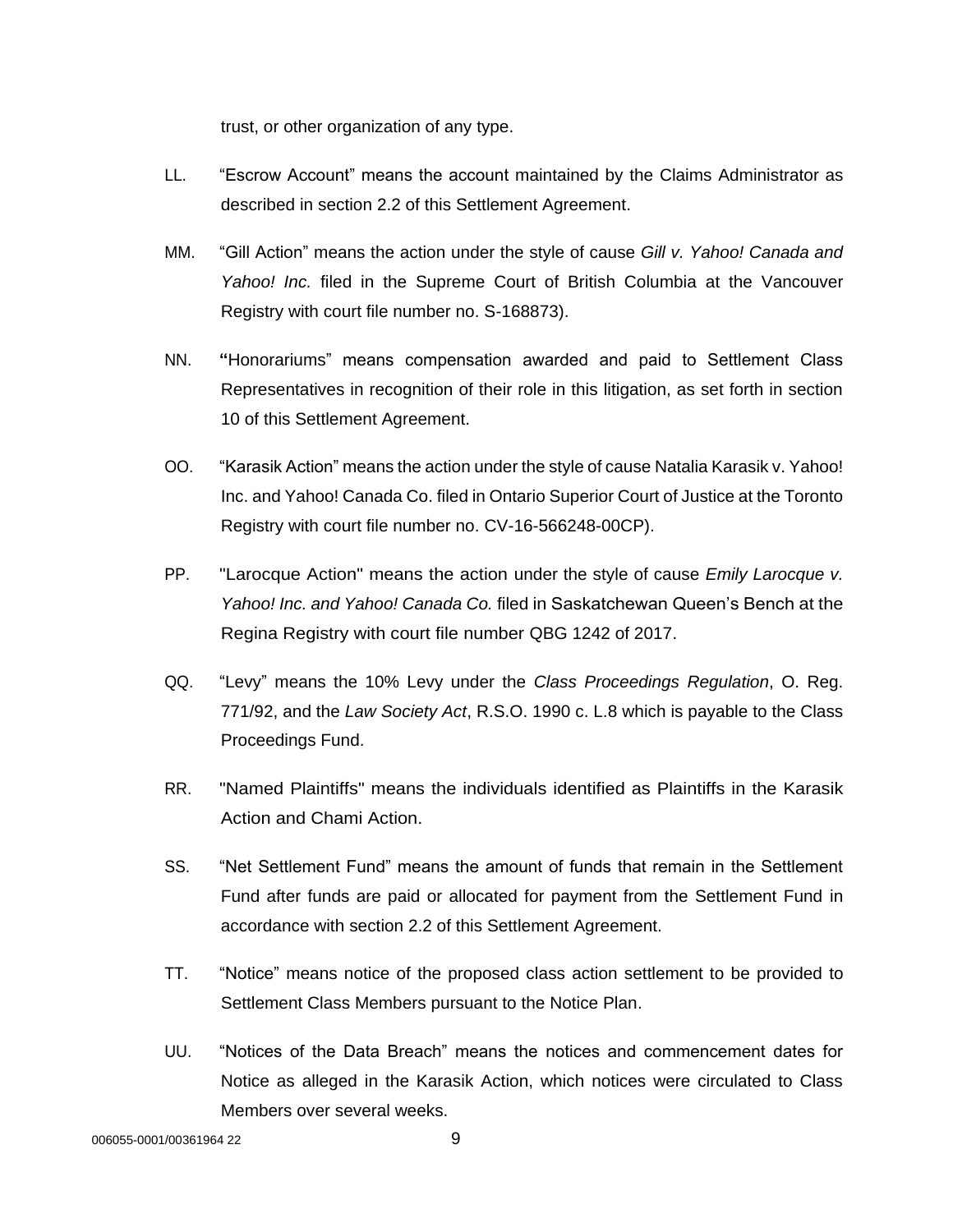- VV. "Notice Date" means the first date on which Notice is disseminated to Settlement Class Members.
- WW. "Notice Plan" means the settlement notice program developed by the Claims Administrator in accordance with the terms of section 7 herein and as approved by the Court.
- XX. **"**Oath" means Oath Inc., Oath Holdings Inc. and Oath (Canada) Corp. (now Verizon Media Canada Corp.), subsidiaries of Verizon Communications Inc. unless specified individually. Under the terms of an Amended Reorganization Agreement that was executed in connection with the asset sale to Verizon, Oath Holdings Inc. and Altaba each are responsible for 50 percent of the potential post-closing liabilities attributable to the Action.
- YY. "Opt-Out Deadline" means ninety (90) days from the Notice Date, the date by which a Class Member's valid opt-out form must be received in hard copy or electronic copy by the Claims Administrator if such Class Member wishes to opt-out of the Settlement.
- ZZ. "Out-of-Pocket Costs" means documented out-of-pocket costs or expenditures that a Settlement Class Member actually incurred due to one or more of the Data Breaches, as set forth in section 3. Out-of-Pocket Costs may include, without limitation: unreimbursed fraud losses or charges; professional fees incurred in connection with identity theft or falsified tax returns; fees or expenses incurred for, or as a result of, credit freezes; the cost of credit monitoring or insurance; and if the Settlement Class Member has actually incurred documented out of pocket cost, time spent performing tasks traceable to mitigating the impact of one or more of the Data Breaches at CAD\$25.00 per hour to a maximum of fifteen hours for each Class Member in the aggregate for all three Data Breaches; and miscellaneous expenses such as notary, fax, postage, copying, mileage, and long-distance telephone charges. For Small Business Users, Out-of Pocket Costs include wages or fees paid for the performance of tasks due to one or more of the Data Breaches.
- AAA. "Out-of-Pocket Claims Form" means the form (in paper or on the Settlement Website) developed by the Claims Administrator to submit Category A Claims for Out-of-Pocket Claims in accordance with the terms of section 3 herein.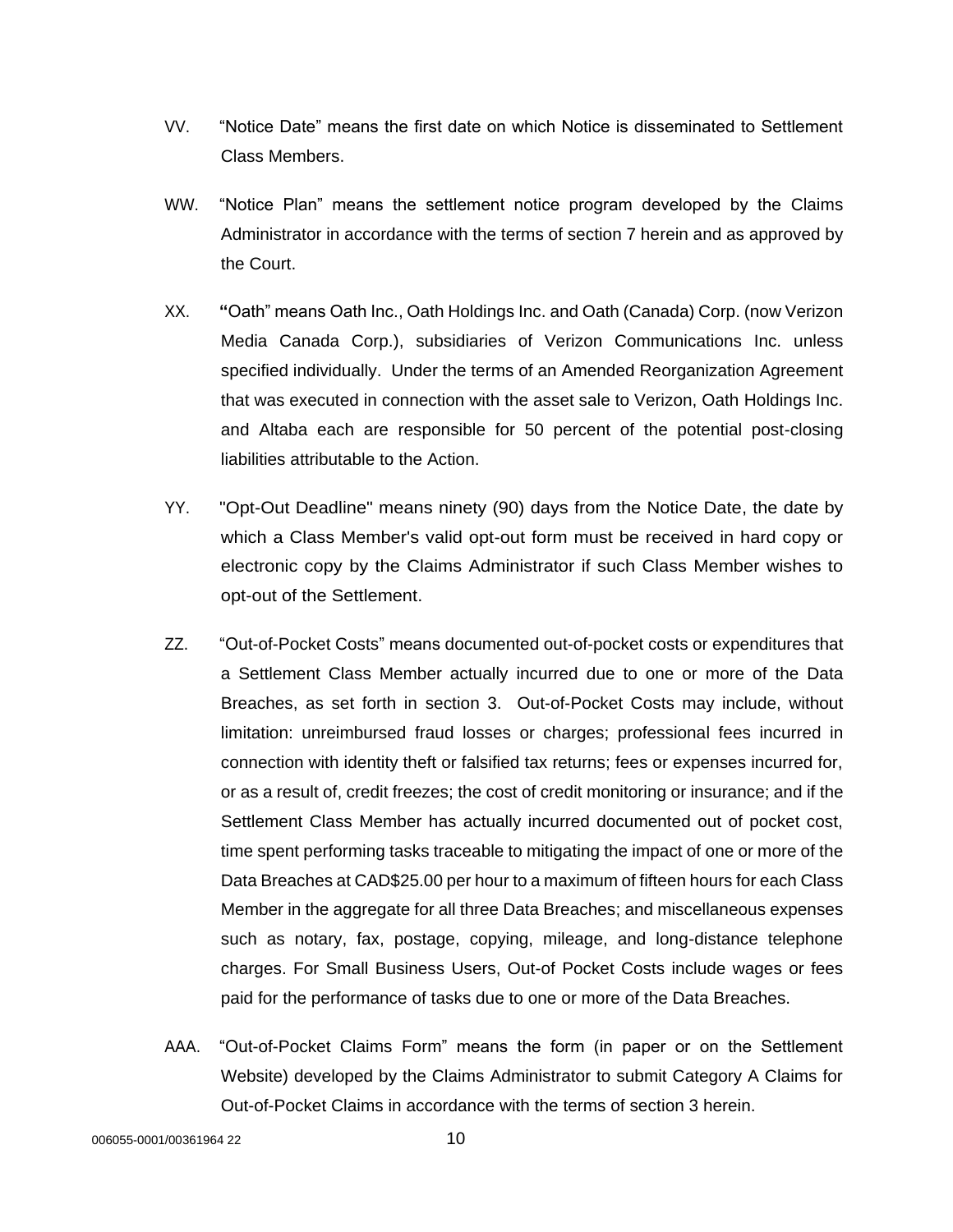- BBB. "Paid User" means Settlement Class Members that paid Yahoo for advertisement free or premium email services during the Class Period.
- CCC. "Paid User Claim Form" means the form (in paper or on the Settlement Website) developed by the Claims Administrator to submit Category A Claims by Paid Users in accordance with the terms of section 3 herein.
- DDD. "Parents" means, with respect to any Entity, any corporation or other entity that owns or controls, directly or indirectly, at least a majority of the securities or other interests that have by their terms ordinary voting power to elect a majority of the board of directors or others performing similar function of such Entity.
- EEE. "Parties" means the Settlement Class Representatives, on behalf of themselves and the Settlement Class, and Defendants.
- FFF. "Person" means an individual or legal entity or their respective successors or assigns.
- GGG. "Release" means the release, waiver and discharge of the Released Parties by the Plaintiffs and each Class Member from their or its Released Claims as set out in this Settlement Agreement.
- HHH. "Released Claims" means any and all claims, demands, actions, causes of action, and suits based in whole or in part on or related to or arising from any of the facts alleged in any of the Consortium Actions, including the Data Breaches, or consequences thereof, or any act, omission or determination of Class Counsel or the Claims Administrator in connection with the administration of this Settlement, and includes all other claims, demands, actions, causes of action of any nature whatsoever, including, but not limited to, any claims for violation of federal, provincial, territorial, or other law (whether in contract, tort, or otherwise, including statutory and injunctive relief, common law, property, warranty, and equitable claims), and also including Unknown Claims that could be asserted by Class Members against the Released Parties in the Litigation, or in any other complaint, action, or litigation in any other court or forum, including, but not limited to, the Larocque Action, based upon or related to or arising from any of the facts alleged in any of the Consortium Actions, including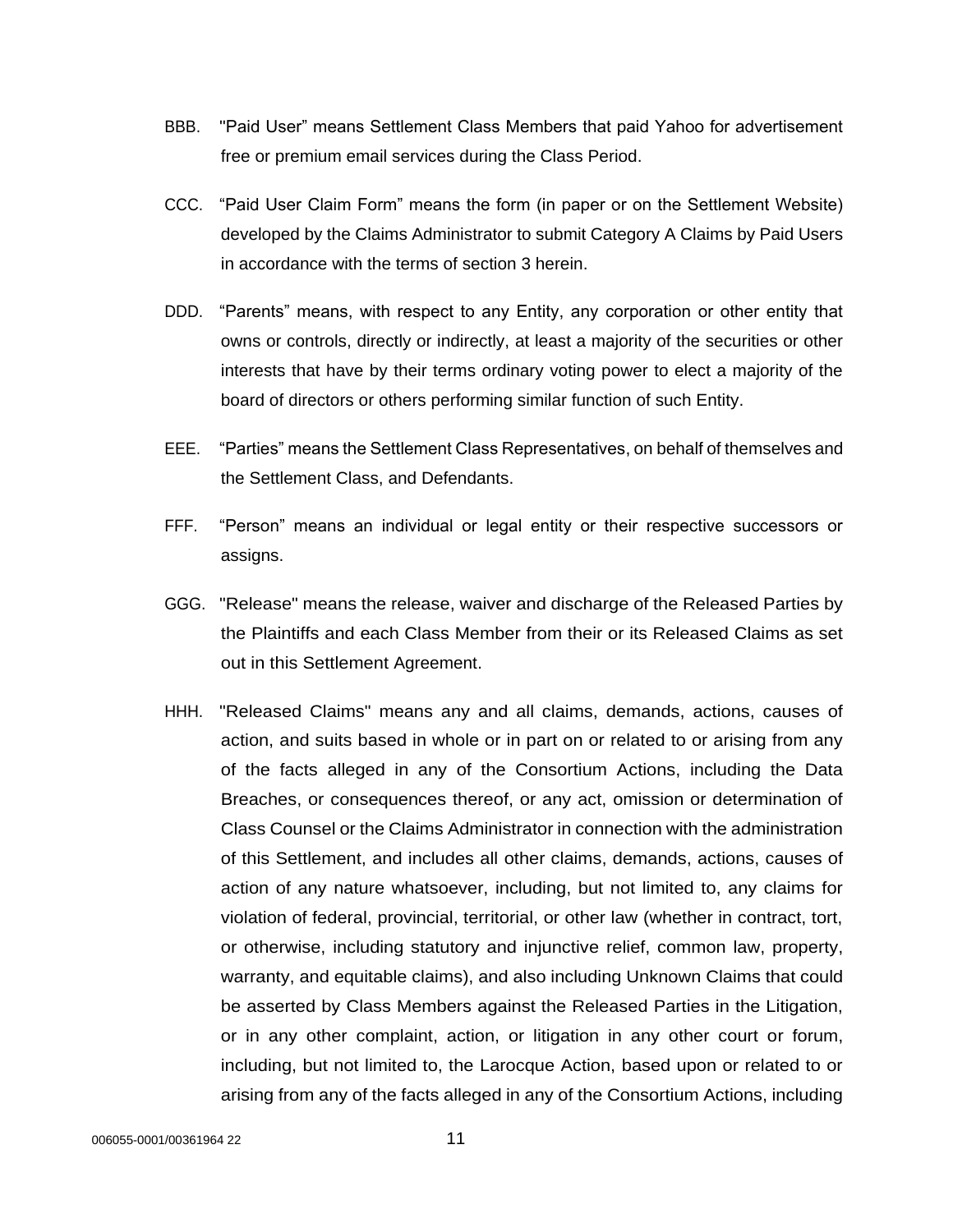the Data Breaches, or consequences thereof, or the administration of this Settlement.

- III. "Released Parties" means Yahoo and their current, former, and future affiliates, parents, related entities, successors and subsidiaries, directors, officers, agents, and employees, including without limitation Altaba, Verizon and Oath.
- JJJ. "Settlement" means the settlement of the Consortium Actions by and between the Parties, and the terms thereof as stated in this Settlement Agreement.
- KKK. "Settlement Agreement" means this Settlement Agreement.
- LLL. "Settlement Class" means all Canadian residents with Yahoo accounts at any time during the period January 1, 2012 through December 31, 2016, inclusive.
- MMM. "Settlement Class Member" means a member of the Settlement Class.
- NNN. "Settlement Fund" means the Canadian Currency Equivalent of \$15 million United States Dollars (USD\$15,000,000) paid in accordance with section 2.1 of this Settlement Agreement and any interest on or other income or gains earned while such amount is held in the Trust Account or Escrow Account.
- OOO. "Settlement Website" means the public website that will provide information and key filings regarding the Settlement, including FAQs and other materials educating Class Members on the content of the Settlement and the approval process.
- PPP. "Settling Parties" means the Named Plaintiffs and the Defendants.
- QQQ. "Sidhu Action" means the action under the style of cause *Sidhu et al. v. Yahoo! Canada, Altaba, and Yahoo Holdings* filed in Albert Court of Queen's Bench at the Edmonton Registry with court file number no. 1603-22837).
- RRR. "Small Business User" means Settlement Class Members that paid for Yahoo or Aabaco Small Business services during the Class Period.
- SSS. "Small Business User Claim Form" means the form (in paper or on the Settlement Website) developed by the Claims Administrator to submit Category A Claims by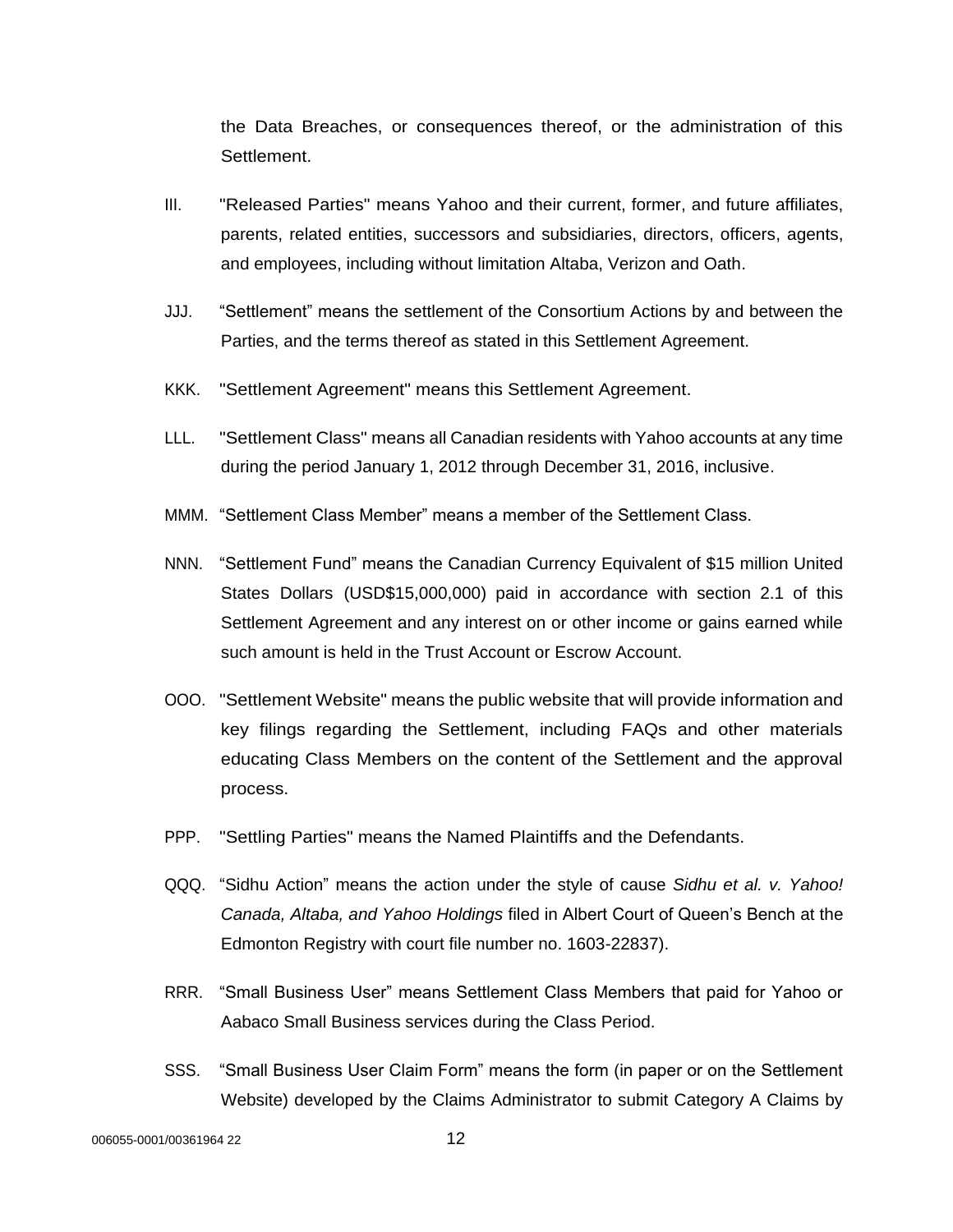Small Business Users in accordance with the terms of section 3 herein.

- TTT. "Subsidiaries" means with respect to any Entity, any corporation, limited liability company, partnership or other entity of which such Entity owns or controls, directly or indirectly, at least a majority of the securities or other interests that have by their terms ordinary voting power to elect a majority of the board of directors or others performing similar functions with respect to such corporation, limited liability company, partnership or other entity.
- UUU. **"**Successor" means, with respect to a natural person, that person's heir, and, with respect to an Entity, any other Entity that through merger, buyout, or any other means, acquires that Entity's duties, rights, obligations, shares, debts, or assets.
- VVV. "Taxes and Tax-Related Expenses" means: (i) any and all applicable taxes, duties and similar charges imposed by a government authority (including any estimated taxes, interest or penalties) arising in any jurisdiction, if any, with respect to the income or gains earned by or in respect of the Settlement Fund, including, without limitation, any taxes that may be imposed upon the Defendants or their counsel with respect to any income or gains earned by or in respect of the Settlement Fund for any period while it is held in the Trust Account or Escrow Account; (ii) any other taxes, duties and similar charges imposed by a government authority (including any estimated taxes, interest or penalties) relating to the Settlement Fund that the Claims Administrator determines are or will become due and owing, if any; and (iii) any and all expenses, liabilities and costs incurred in connection with the taxation of the Settlement Fund (including without limitation, expenses of tax attorneys and accountants).
- WWW. "Unknown Claims" means any and all Released Claims that any Class Member does not know to exist against any of the Released Parties and that, if known, might have affected their decision to enter into or to be bound by the terms of this Settlement. The Plaintiffs and Class Members acknowledge that they may hereafter discover facts in addition to or different from those that they now know or believe to be true concerning the subject matter of this release, but nevertheless fully, finally, and forever settle and release any and all Released Claims, known or unknown, suspected or unsuspected, contingent or non-contingent, that may exist now, which may have already existed, or which may hereafter exist, based upon the alleged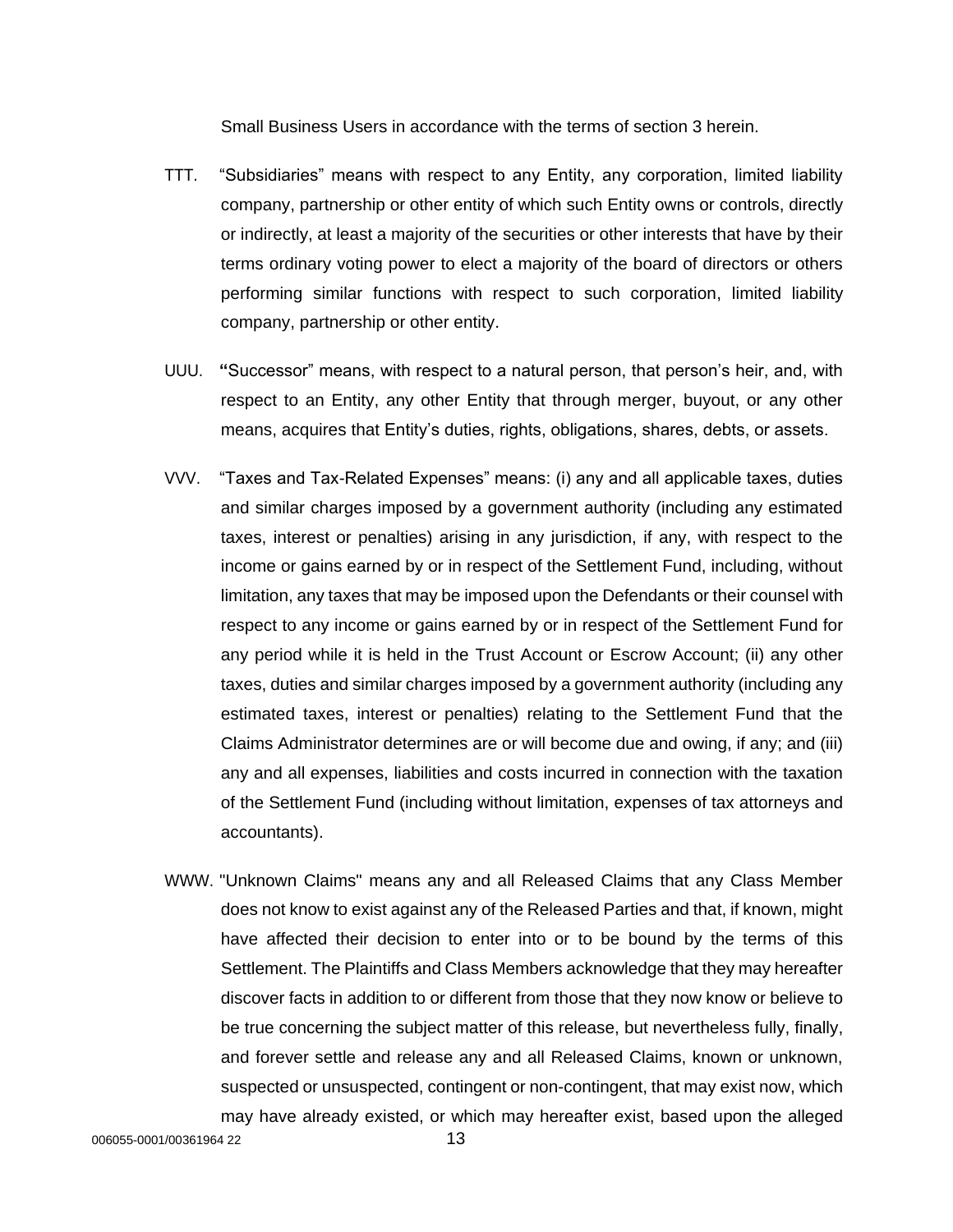Data Breaches as described in the Action, without regard to subsequent discovery or existence of such different or additional facts concerning each of the Released Parties. The foregoing waiver includes, without limitation, an express waiver to the fullest extent permitted by law by the Plaintiffs and the Class Members.

- XXX. "U.S. Settlement" means the proposed settlement of the U.S. actions consolidated in *re: Yahoo! Inc. Customer Data Security Breach Litigation*, Case No. 5:16-MD-02752-LHK which settlement was obtained on an interim basis on July 20, 2019 and is scheduled to be finally approved at a hearing scheduled for April 2, 2020.
- YYY. "Verizon" means Verizon Communications Inc.. In June 2017, Yahoo! Inc. and Verizon completed an asset sale transaction wherein Verizon acquired all outstanding shares of Yahoo Holdings Inc., a wholly-owned subsidiary of Yahoo! Inc., which, immediately prior to the consummation of the sale, owned the assets and liabilities associated with Yahoo's operating business. Upon closing the sale of Yahoo's operating business to Verizon, effective June 13, 2017, Yahoo Holdings was transferred to and became a wholly-owned subsidiary of Verizon. Effective January 1, 2018, Yahoo Holdings Inc. was renamed Oath Holdings Inc.
- ZZZ. "Yahoo" means Yahoo! Inc.; Yahoo Holdings Inc., Yahoo! Canada Co., Aabaco Small Business, LLC, and Altaba Inc. (formerly known as Yahoo! Inc.) and their current, former, and future Affiliates, Subsidiaries, and Successors. Accordingly, herein, Yahoo refers to both Oath and Altaba.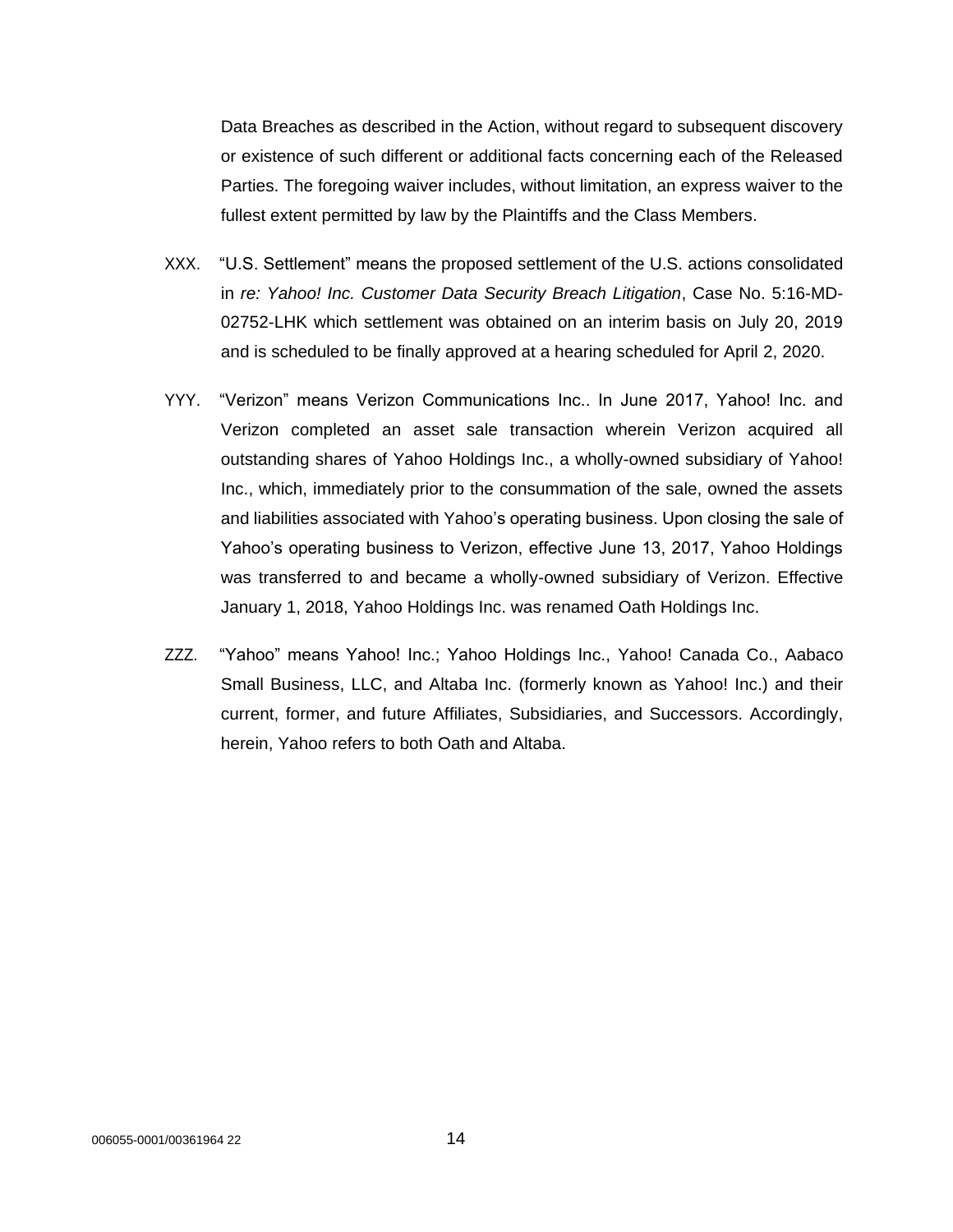# **II. SETTLEMENT CONSIDERATION**

- 2.1 In consideration for the Release provided for by the Settlement and for the dismissal or permanent staying of the Consortium Actions with prejudice, under the terms of this Settlement Agreement, the Defendants will, within ten (10) Business Days of the Settlement Agreement being executed by all Parties, pay the Canadian Currency Equivalent of \$15 million United States Dollars (USD\$15,000,000) (the "**Settlement Funds**") into an interest-bearing trust account maintained by counsel for the Defendants, which account will provide for an interest rate equal to the best available GIC rate available at a chartered bank for funds locked in until April 1, 2020 and, after that date, an interest rate equal to the then prevailing open rate (the "**Trust Account**").
- 2.2 Except for the payment in section 17.3, the Defendants will not be required to pay more than the Settlement Fund, all in, under this Settlement and the Settlement Fund is the sole monetary payment the Defendants will make under this Settlement.
- 2.3 Upon the Effective Date, the Settlement Fund will be released to the Claims Administrator to be held in the Escrow Account.
- 2.4 As further described in this Agreement, the Settlement Fund shall be the sole source of monetary funds for the following:
	- (a) the Taxes and Tax-Related Expenses described in section 2.9 and 2.10;
	- (b) the Legal Fees and Disbursements described in section 9;
	- (c) the Administrative Expenses for the Settlement Administration described in section 8;
	- (d) the Honorariums described in section 10;
	- (e) the Levy; and
	- (f) the Claims, which will be paid out of the balance of the Settlement Fund remaining upon paying the amounts set out in sections 2.4 (a) to (e) (the "**Net Settlement Fund**") as follows:

006055-0001/00361964 22 15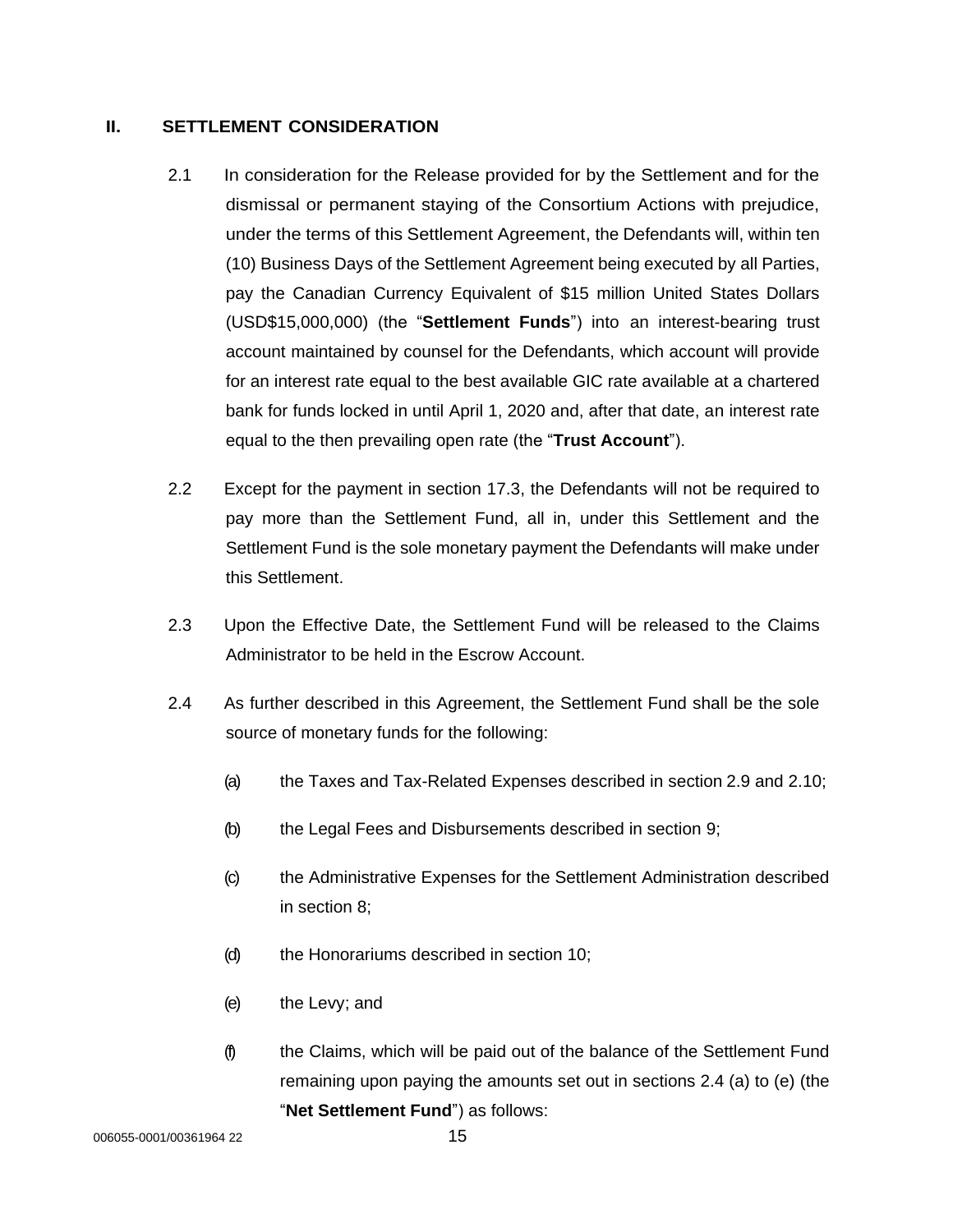- (a) up to CAD\$4 million to pay claims for:
	- (i) Out-of-Pocket Costs claims as described in section 3;
	- (ii) Paid User claims as described in section 3; and
	- (iii) Small Business User claims as described in section 3;

(collectively, the "**Category A Claims**")

- (b) the balance to pay claims for:
	- (i) Alternative Compensation as described in section 4 (the "**Category B Claims**"); and
	- (j) Credit Services as described in section 5 (the "**Category C Claims**").
- 2.5 The Settlement Fund will not be released from the Escrow Account, unless: (i) expressly authorized by this Settlement Agreement; and (ii) approved by the Court, except in the event section 15.3 of the Settlement Agreement applies in which case the Settlement Fund will be returned to the Defendants without the need of Court approval in accordance with that section.
- 2.6 The Claims Administrator, subject to such supervision and direction of the Court and/or counsel as may be necessary or as circumstances may require, shall administer and/or oversee distribution of the Settlement Fund pursuant to this Agreement.
- 2.7 The Claims Administrator is responsible for communicating with Settlement Class Members regarding the distribution of the Net Settlement Fund and amounts paid under the Settlement.
- 2.8 All funds held in the Escrow Account relating to the Settlement shall be deemed to be in the custody of the Court upon the Effective Date of the Settlement until such time as the funds shall be distributed to Settlement Class Members or otherwise disbursed pursuant to this Settlement Agreement and/or further order of the Court.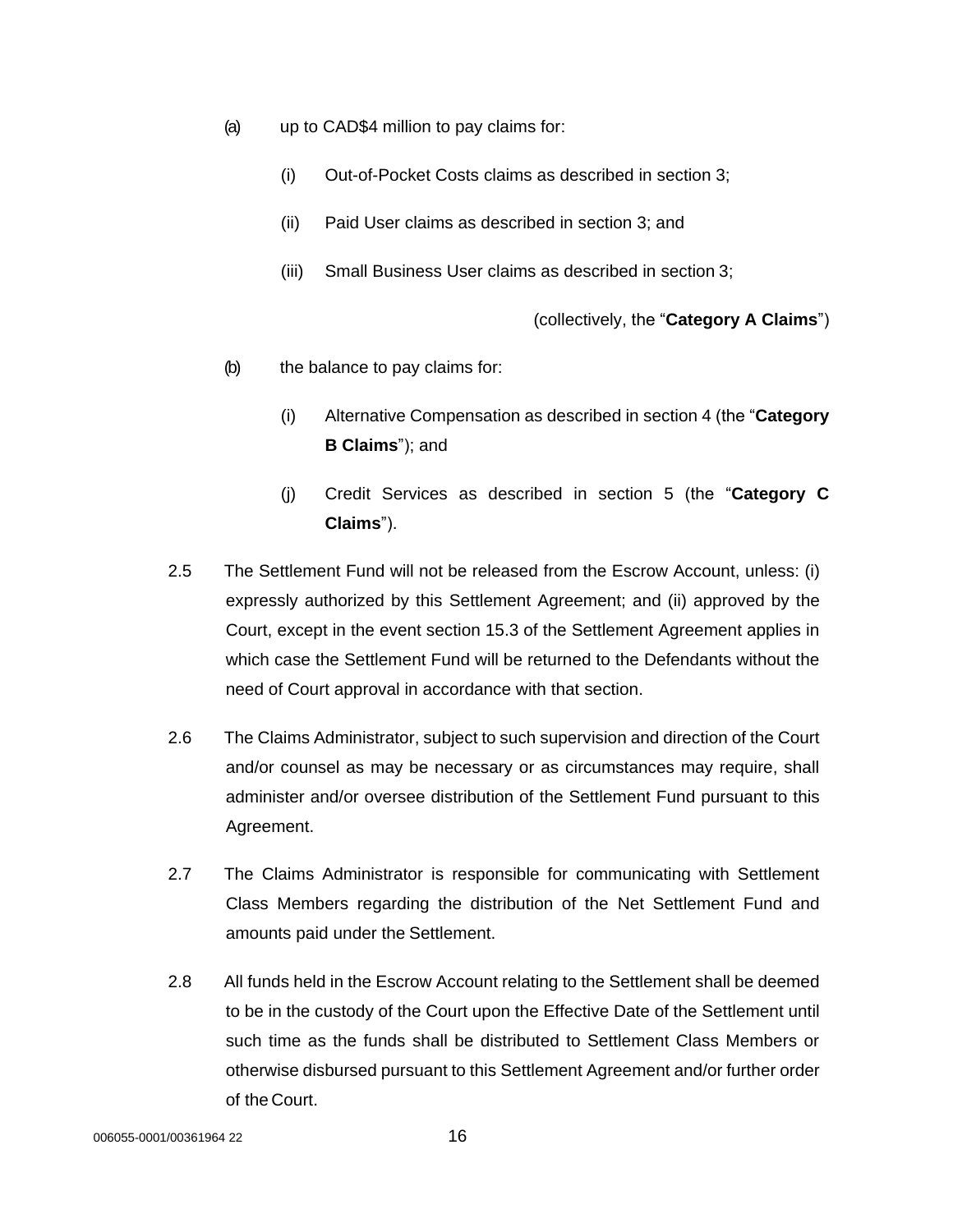- 2.9 The Parties agree that the Claims Administrator shall be responsible for filing tax returns and any other tax reporting for or in respect of interest earned on the Settlement Fund and paying from the Settlement Fund any Taxes and Tax-Related Expenses owed with respect to the Settlement Fund.
- 2.10 All Taxes and Tax-Related Expenses relating to interest earned on the Settlement Fund shall be paid out of the Settlement Fund and without prior order of the Court shall be paid, for the period the Settlement Fund is held in the Trust Account, by the Defendants and, for the period the Settlement Fund is held in the Escrow Account, the Claims Administrator. Further, the Settlement Fund shall indemnify and hold harmless the Parties and their counsel for Taxes and Tax- Related Expenses (including, without limitation, taxes payable by reason of any such indemnification payments).
- 2.11 The Parties and their respective counsel have made no representation or warranty with respect to the tax treatment by any Settlement Class representative or any Settlement Class Member of any payment or transfer made pursuant to this Agreement or derived from or made pursuant to the Settlement Fund.
- 2.12 Each Settlement Class Representative and Settlement Class Member shall be solely responsible for the tax consequences to him, her, or it of the receipt of funds from the Settlement Fund pursuant to this Agreement.
- 2.13 Defendants and their counsel shall not have any responsibility for or liability whatsoever with respect to: (i) any act, omission, or determination of Class Counsel, the Claims Administrator, or any of their respective designees or agents, in connection with the administration of the Settlement or otherwise; (ii) the management, investment, or distribution of the Settlement Fund; (iii) the formulation, design, or terms of the disbursement of the Settlement Fund; (iv) the determination, administration, calculation, or payment of any claims asserted against the Settlement Fund; (v) any losses suffered by, or fluctuations in the value of the Settlement Fund; or (vi) the payment or withholding of any Taxes and Tax-Related Expenses incurred in connection with the taxation of the Settlement Fund or the filing of any returns. Defendants also shall have no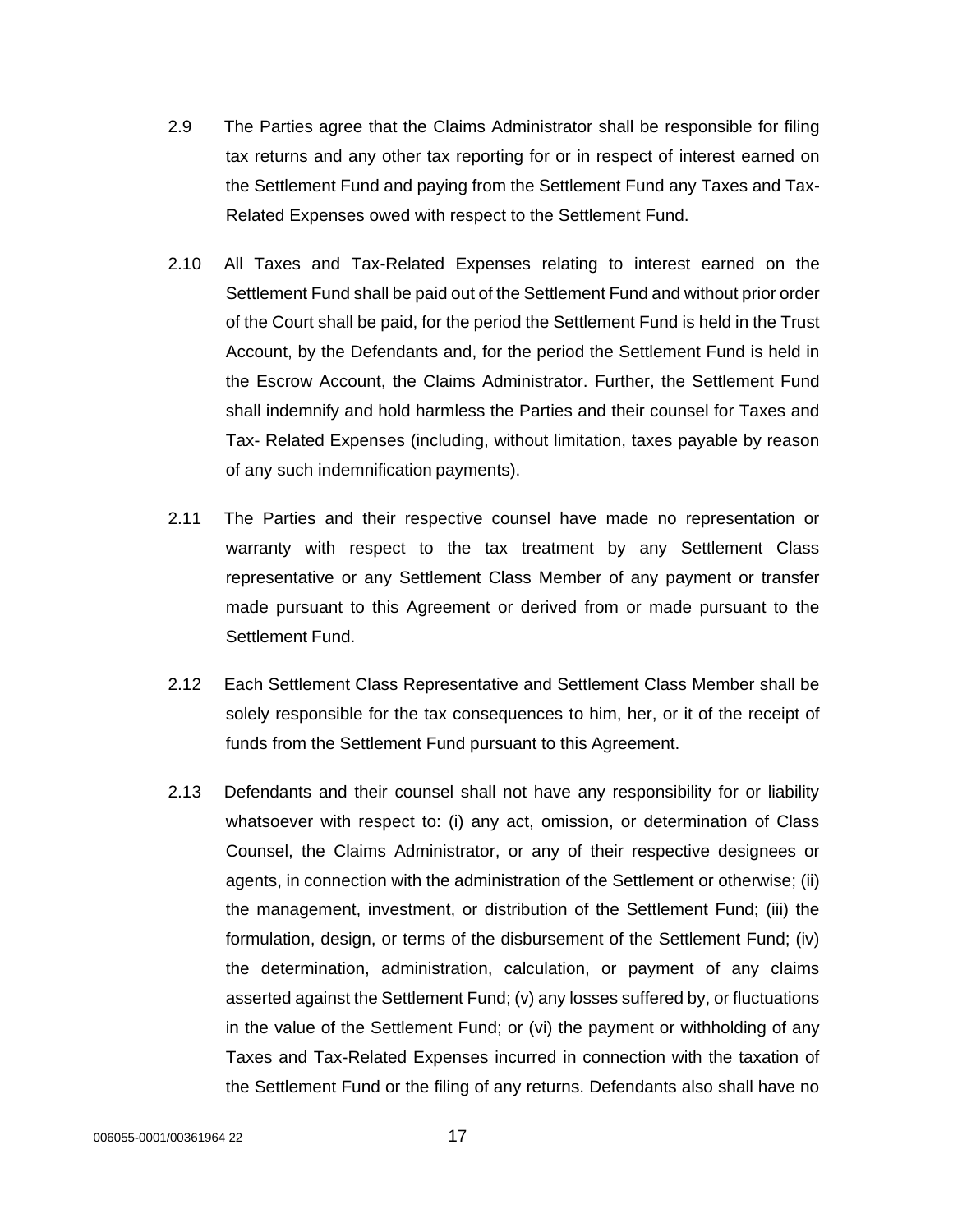obligation to communicate with Settlement Class Members and others regarding amounts paid under the Settlement.

- 2.14 The Settlement Class Representatives and Class Counsel shall not have any liability whatsoever with respect to: (i) any act, omission or determination of the Claims Administrator, or any of their respective designees or agents, in connection with the administration of the Settlement or otherwise; (ii) the management, investment, or distribution of the Settlement Fund; (iii) the formulation, design, or terms of the disbursement of the Settlement Fund; (iv) the determination, administration, calculation, or payment of any claims asserted against the Settlement Fund; (v) any losses suffered by, or fluctuations in the value of the Settlement Fund; or (vi) the payment or withholding of any Taxes and Tax-Related Expenses incurred in connection with the taxation of the Settlement Fund or the filing of any returns.
- 2.15 The Defendants will provide an accounting indicating any interest earned and Tax and Tax-Related Expenses paid during the period the Settlement Fund is held in the Trust Account.

# **III. CATEGORY A CLAIMS – Out-of-Pocket Costs, Paid Users and Small Business Users**

- 3.1 Settlement Members who have Out-of-Pocket Costs may request payment of their Out-of-Pocket Costs by submitting an Out-of-Pocket Costs Claim Form (either in paper form or on the Settlement Website) to the Claims Administrator accompanied by an attestation for the Out-of-Pocket Costs incurred, and documentation of Out-of-Pocket Costs as to which documentation should naturally exist and has been retained or is readily obtainable, as detailed on the Out-of-Pocket Costs Claim Form.
- 3.2 The Claims Administrator shall verify that each person who submits an Out- of-Pocket Costs Claim Form is a Settlement Class Member and shall have the sole discretion and authority to determine whether and to what extent an Out-of-Pocket Costs Claim Form reflects valid Out-of-Pocket Costs. To the extent the Claims Administrator determines a claim for Out-of-Pocket Costs is deficient, the Claims Administrator shall, within fifteen (15) days of making such a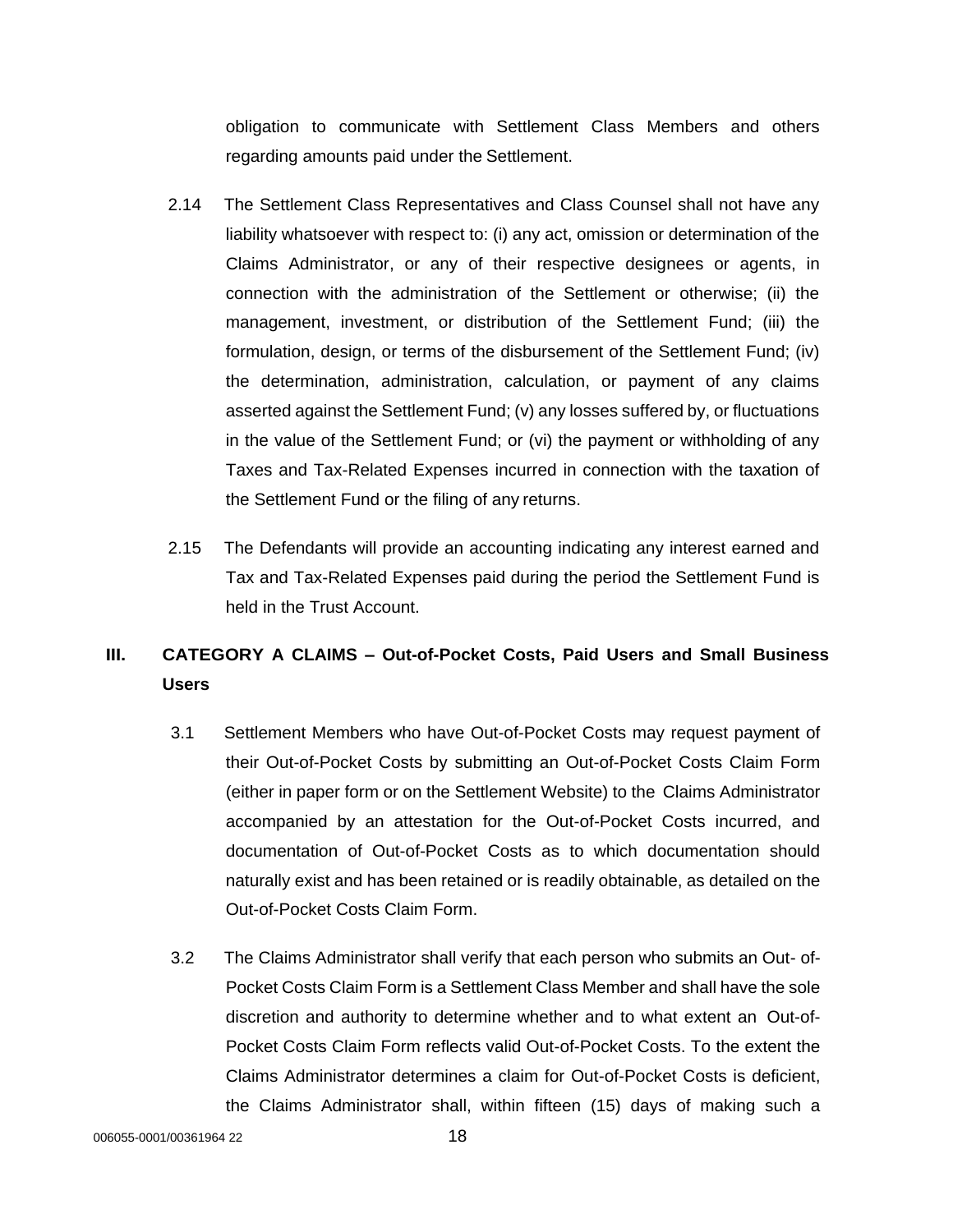determination, notify the Settlement Class Member of the deficiencies and give the Settlement Class Member thirty (30) days to cure the deficiencies. The Claims Administrator shall have the sole discretion and authority to determine whether the Settlement Class Member has cured the deficient claim such that it reflects valid Out-of-Pocket Costs.

- 3.3 Out-of-Pocket Costs for preventative measures, such as obtaining credit monitoring services, insurance or credit freezes, shall be considered to be due to one or more of the Data Breaches if the Settlement Class Member states that they believe the costs were incurred as a result of one or more of the Data Breaches. Out-of-Pocket Costs for unreimbursed losses related to identity theft, falsified tax returns, or other alleged wrongdoing (collectively "Misconduct"), or for attempting to remedy Misconduct, shall be considered to be due to one or more of the Data Breaches if: (i) the Misconduct occurred within four months of Notice of one or more of the Data Breaches; (ii) the Settlement Class Member states that he, she, or it believes the Misconduct is connected to one or more of the Data Breaches; and (iii) the Misconduct involved possible misuse of the type of personal information accessed in one or more of the Data Breaches (*i.e.*, names, email addresses, telephone numbers, birth dates, passwords, and security questions of Yahoo account holders, or from contents of the Class Member's email account, such as financial communications and records containing credit cards, retail accounts, banking, account passwords, tax documents, and social insurance numbers from transactions conducted by email).
- 3.4 All Paid Users shall be eligible to receive an amount of up to 25% of the cost of services paid for between August 1, 2013 and December 31, 2016, upon submission of a valid Paid User Claim (as determined by the Claims Administrator).
- 3.5 The Claims Administrator shall verify that each person who submits a Paid User Claim Form is a Settlement Class Member and a Paid User and shall have the sole discretion and authority to determine whether and to what extent a Paid User Claim Form reflects valid Paid User services. To the extent the Claims Administrator determines a claim for Paid User services is deficient, the Claims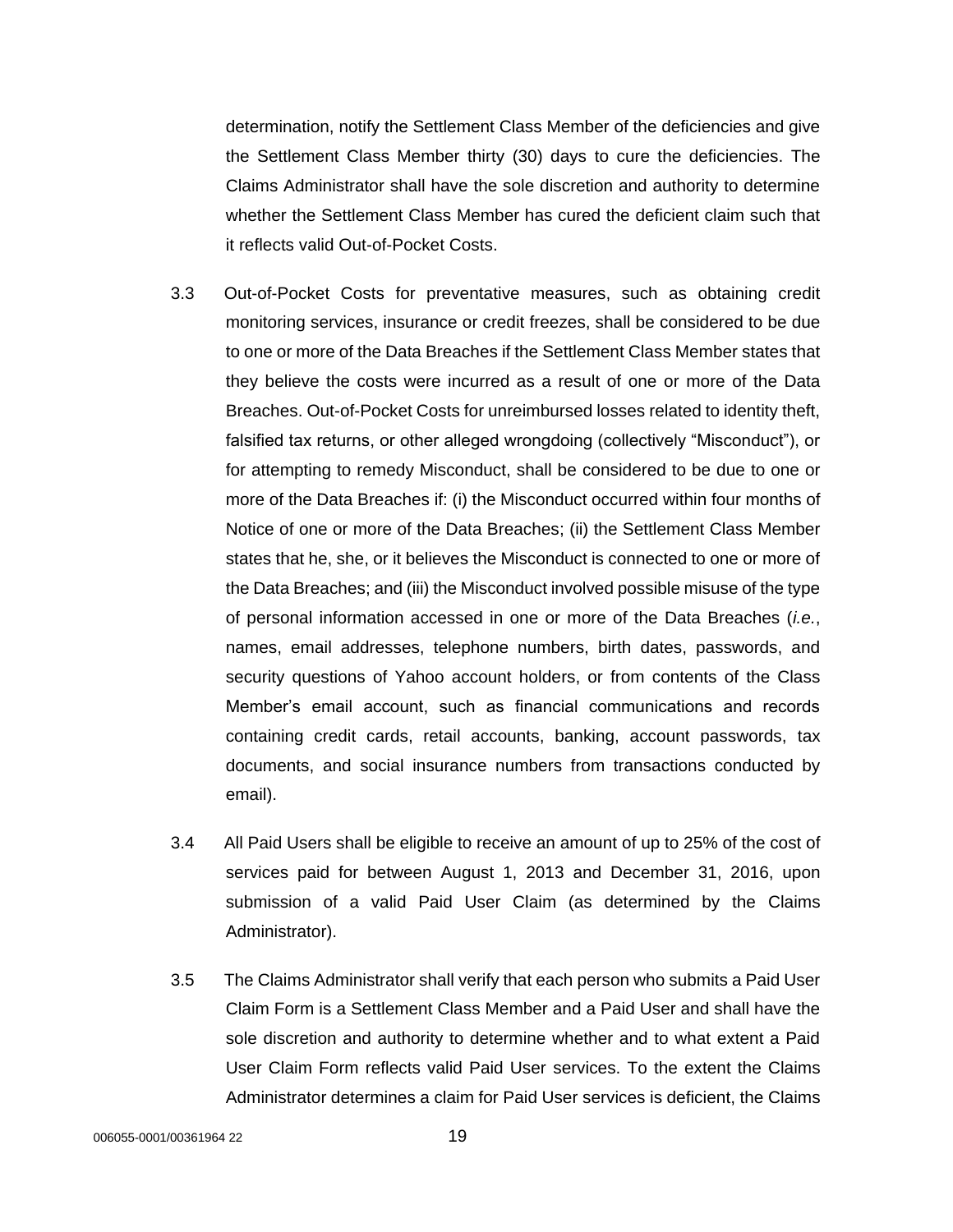Administrator shall, within fifteen (15) days of making such a determination, notify the Settlement Class Member of the deficiencies and give the Settlement Class Member thirty (30) days to cure the deficiencies. The Claims Administrator shall have the sole discretion and authority to determine whether the Settlement Class Member has cured the deficient claim such that it reflects valid Paid User services.

- 3.6 All Small Business Users shall be eligible to receive an amount of up to 25% of the cost of services paid for between August 1, 2013 and December 31, 2016 upon submission of a valid Small Business User Claim Form (as determined by the Claims Administrator).
- 3.7 The Claims Administrator shall verify that each person who submits a Small Business User Claim Form is a Settlement Class Member and a Small Business User and shall have the sole discretion and authority to determine whether and to what extent a Small Business User Claim Form reflects valid Small Business User services. To the extent the Claims Administrator determines a claim for Small Business User services is deficient, the Claims Administrator shall, within fifteen (15) days of making such a determination, notify the Settlement Class Member of the deficiencies and give the Settlement Class Member thirty (30) days to cure the deficiencies. The Claims Administrator shall have the sole discretion and authority to determine whether the Settlement Class Member has cured the deficient claim such that it reflects valid Small Business User services.
- 3.8 Each Settlement Class Member who submits a Claim Form for valid Out-of-Pocket Costs, Paid User services and Small Business services (as determined by the Claims Administrator) shall receive a payment equal to the lesser of: (i) the amount of the Settlement Class Member's valid Out-of-Pocket Costs and recoverable Paid User services and Small Business services; or (ii) \$25,000.00; provided, however, that the payment may be reduced as provided in section 6.1.

### **IV. CATEGORY B CLAIMS – Alternative Compensation**

4.1 Settlement Members who do not request payment of their Out-of-Pocket Costs, and recoverable Paid User services and Small Business services may request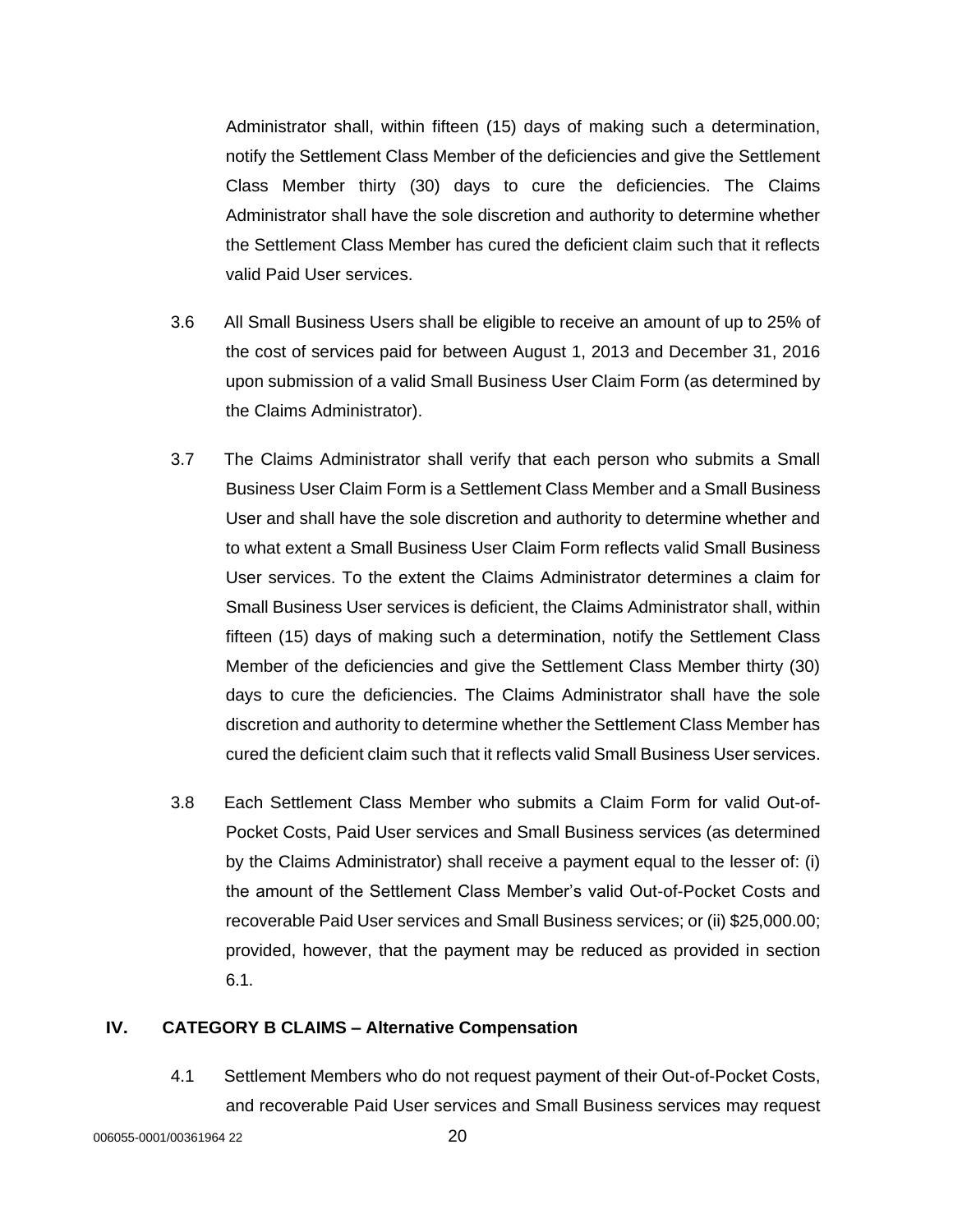compensation for wasted time and inconvenience responding to one or more of the Data Breaches by submitting an Alternative Compensation Claim Form (either in paper form or on the Settlement Website) to the Claims Administrator accompanied by an attestation in respect of the time spent responding to one or more of the Data Breaches as detailed on the Alternative Compensation Claim Form.

- 4.2 The Claims Administrator shall verify that each person who submits an Alternative Compensation Claim Form is a Settlement Class Member and shall have the sole discretion and authority to determine whether and to what extent an Alternative Compensation Claim Form reflects wasted time and expense responding to one or more of the Data Breaches. To the extent the Claims Administrator determines a claim for Alternative Compensation is deficient, within fifteen (15) days of making such a determination, the Claims Administrator shall notify the Settlement Class Member of the deficiencies and give the Settlement Class Member thirty (30) days to cure the deficiencies. The Claims Administrator shall have the sole discretion and authority to determine whether the Settlement Class Member has cured the deficient claim such that it reflects valid losses actually incurred.
- 4.3 Alternative Compensation Claims shall be eligible to receive CAD\$25 per hour for each hour spent responding to the Data Breaches, not to exceed CAD\$125 for each Data Breach where the Class Member received Notices of the Data Breach upon submission of a valid Alternative Compensation Claim Form (as determined by the Claims Administrator); provided, however, that the payment may be reduced as provided in section 6.2.

# **V. CATEGORY C CLAIMS – Credit Services**

5.1 Settlement Members who submit an Alternative Compensation Claim Form and who qualify for Alternative Compensation may elect to waive that compensation in favour of Credit Services, should there be a sufficient residue in the balance of the Net Settlement Fund to fund Credit Services. Credit Services for a term of up to two years have an estimated retail value of CAD\$478.80 per Class Member.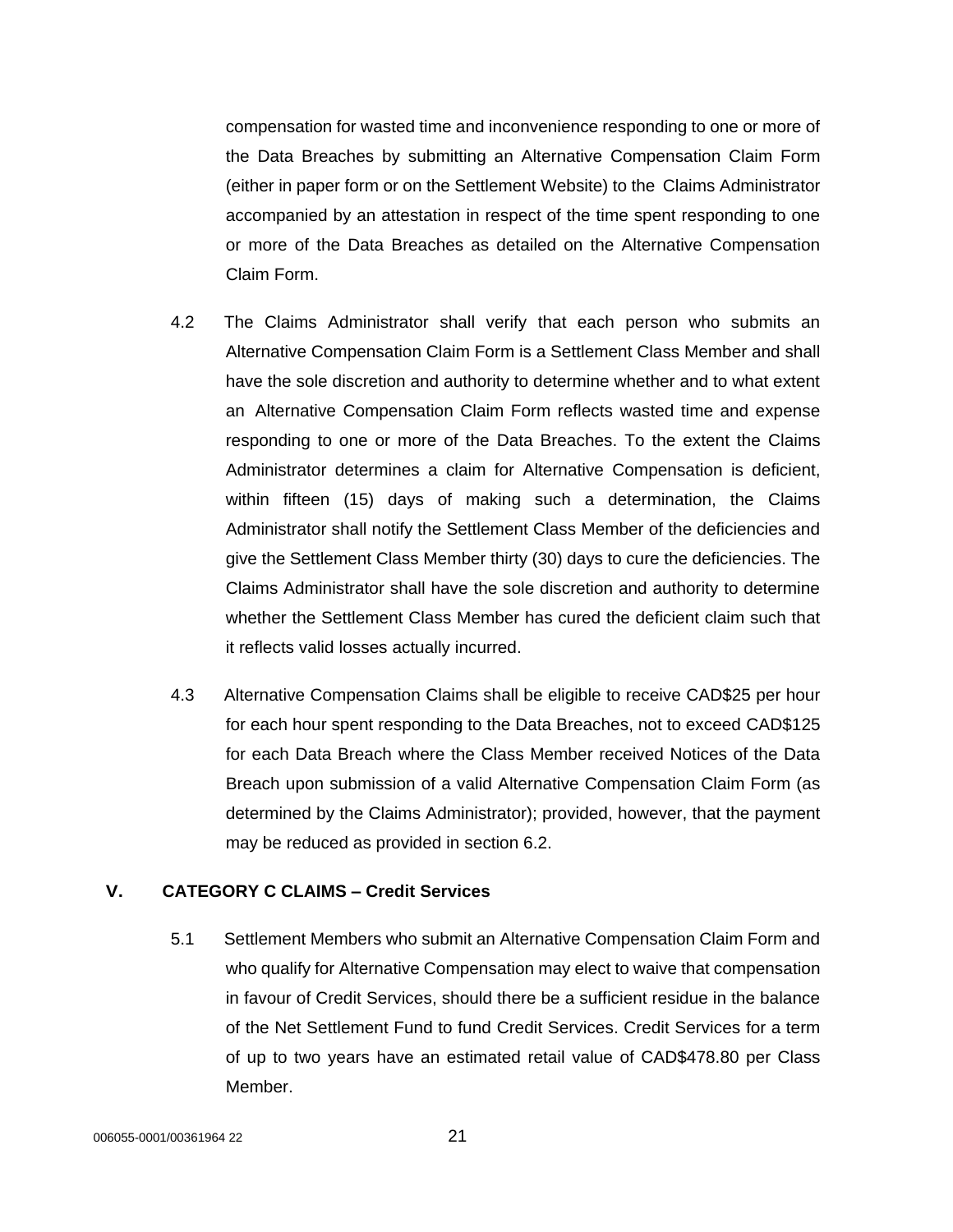- 5.2 Settlement Members who make this election must request Credit Services by indicating this election on, and submitting, an Alternative Compensation Claim Form (either in paper form or on the Settlement Website) to the Claims Administrator as detailed on the Alternative Compensation Claim Form.
- 5.3 The Claims Administrator shall verify that each person who submits a Alternative Compensation Claim Form electing Credit Services: (i) is a Settlement Class Member; and (ii) otherwise qualifies for Alternative Compensation. Ambiguities or deficiencies on the face of the Alternative Compensation Claim Form shall be resolved by the Claims Administrator. To the extent there is any ambiguity with respect to a Settlement Class Member's election for Credit Services, and the Claims Administrator cannot resolve the ambiguity, the ambiguous Claim Form shall default to a claim for Alternative Compensation. However, for either ambiguities or deficiencies, the Claims Administrator shall first ask the Settlement Class Member to cure the ambiguity or deficiency, and in doing so, may use its discretion to determine the most efficient and effective means of communicating with the Settlement Class Member, whether by email, telephone, or mail. Disputes with respect to any Claim Form shall be resolved by the Claims Administrator.

# **VI. RESIDUE OF NET SETTLEMENT FUND**

- 6.1 In the event that the total of the Category A Claims exceeds CAD\$4 million, any excess funds after Category B Claims have been paid will go to fund Category A Claims. If there remains a shortfall in funds in respect of Category A Claims, then the available funds will be distributed to Category A Claims *on a pro rata basis*. In the event that the total of the Category A Claims is less than CAD\$4 million, the available funds will be distributed to top up any shortfall in funds in respect of Category B Claims, or, if there is no shortfall in Category B Claims, to fund Credit Services, if those services are available.
- 6.2 In the event the total of Category B Claims, excluding those who elect Credit Services (i.e. Category C Claims):
	- (a) exceeds the portion of the Net Settlement Fund allocated to Category B Claims, then Category C Claims will be treated as Category B Claims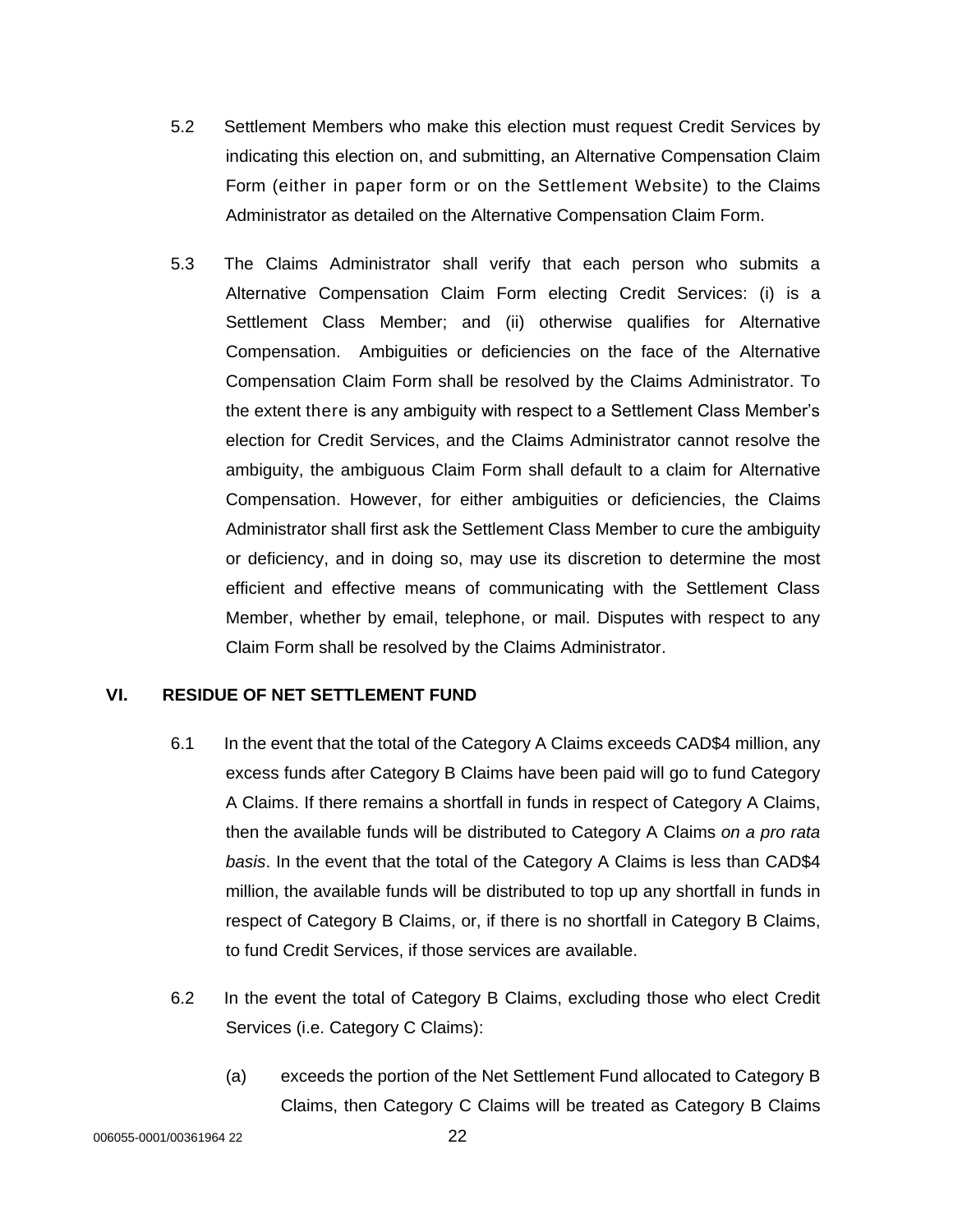and the available funds will be distributed to Category B Claims *on a pro rata basis*.

- (b) is less than the portion of the Net Settlement Fund allocated to Category B Claims, any excess funds, and any excess as contemplated in section 6.1 in respect of the Category A Claims, will pay for Credit Services. In the event these excess funds are sufficient to purchase Credit Services then Class Counsel will make reasonable efforts to purchase the best product available with the funds available, with a goal of two years of Credit Services. If the surplus is insufficient to purchase Credit Services for Settlement Members who elect Credit Services, all Category C Claims will be treated as Category B Claims and paid accordingly and Credit Services will not be purchased.
- 6.3 In the event there is a residue which exceeds the total of all Claims as assessed, the residue shall be allocated equally to all Settlement Class Members whose Claims were at least partially approved excluding Claims submitted solely in respect of Paid User services and Business User services.
- 6.4 The Net Settlement Fund described in section 2.4 of this Settlement Agreement shall be the sole source of monetary funds for the relief set forth in sections 3, 4, 5 and 6 of this Settlement Agreement.

# **VII. CLASS NOTICE, OPT-OUTS, AND OBJECTIONS**

- 7.1 Notice shall be disseminated pursuant to the Certification Order for Settlement Purposes.
- 7.2 The Claims Administrator is responsible for distributing and disseminating the Notice in accordance with the Notice Plan, which plan will generally comprise: direct email notice to Settlement Class Members (the "**Direct Email Notice**"); and publication of advertisements with a maximum size of ¼ page in an Englishlanguage paper (with national circulation which may or may not include Quebec) and a French-language newspaper (with Quebec circulation) to be selected by Class Counsel.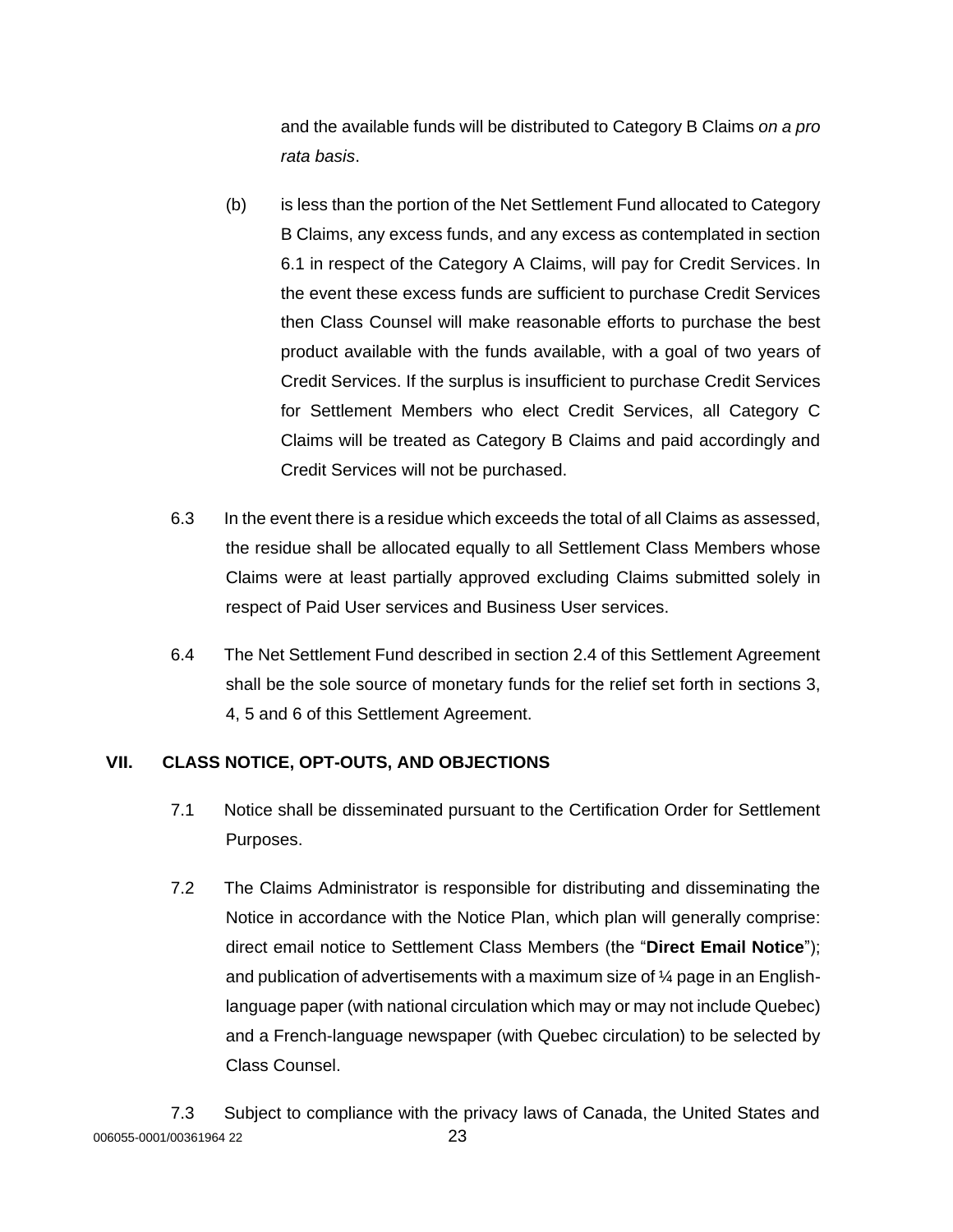any other relevant jurisdiction, the Defendants shall provide the Claims Administrator with the names and last known email addresses of Settlement Class Members, as they can best estimate based on their records, no later than five (5) Business Days after the date on which the Court enters the Certification Order for Settlement Purposes. To the extent that Yahoo has reasonably available names or other identifying information about Settlement Class Members, but not email addresses, those names and other identifying information shall also be provided to the Claims Administrator for use in verifying the identity of Settlement Class Members to whom emailed notice is not sent, but who respond to either publication notice and/or the Settlement Website. For clarity, Defendants shall not, however, be required to issue Notice by physical, as opposed to electronic, mail.

- 7.4 Class Counsel shall provide the Claims Administrator with the Class Counsel registration data including names and last known email addresses of Settlement Class representatives and any other putative Class Member who has reported updated identifying information to Class Counsel, no later than five (5) Business Days after the date on which the Court enters the Certification Order for Settlement Purposes.
- 7.5 Defendants shall provide the Claims Administrator with billing and payment records related to all Paid Users and Small Business Users during the Class Period sufficient to allow the Claims Administrator to determine the amount each Paid User and Small Business User paid to Defendants for their services and the accounts to which those services were rendered.
- 7.6 The Notice shall explain the procedure for Settlement Class Members to opt-out and exclude themselves from the Settlement Class by notifying the Claims Administrator in writing, postmarked no later than the Opt-Out Deadline.
- 7.7 The opt-out form shall include a section:
	- (a) requiring class members to confirm and acknowledge they will be excluded from receiving any compensation from the Settlement and by opting out do not wish to participate as a Settlement Class Member; and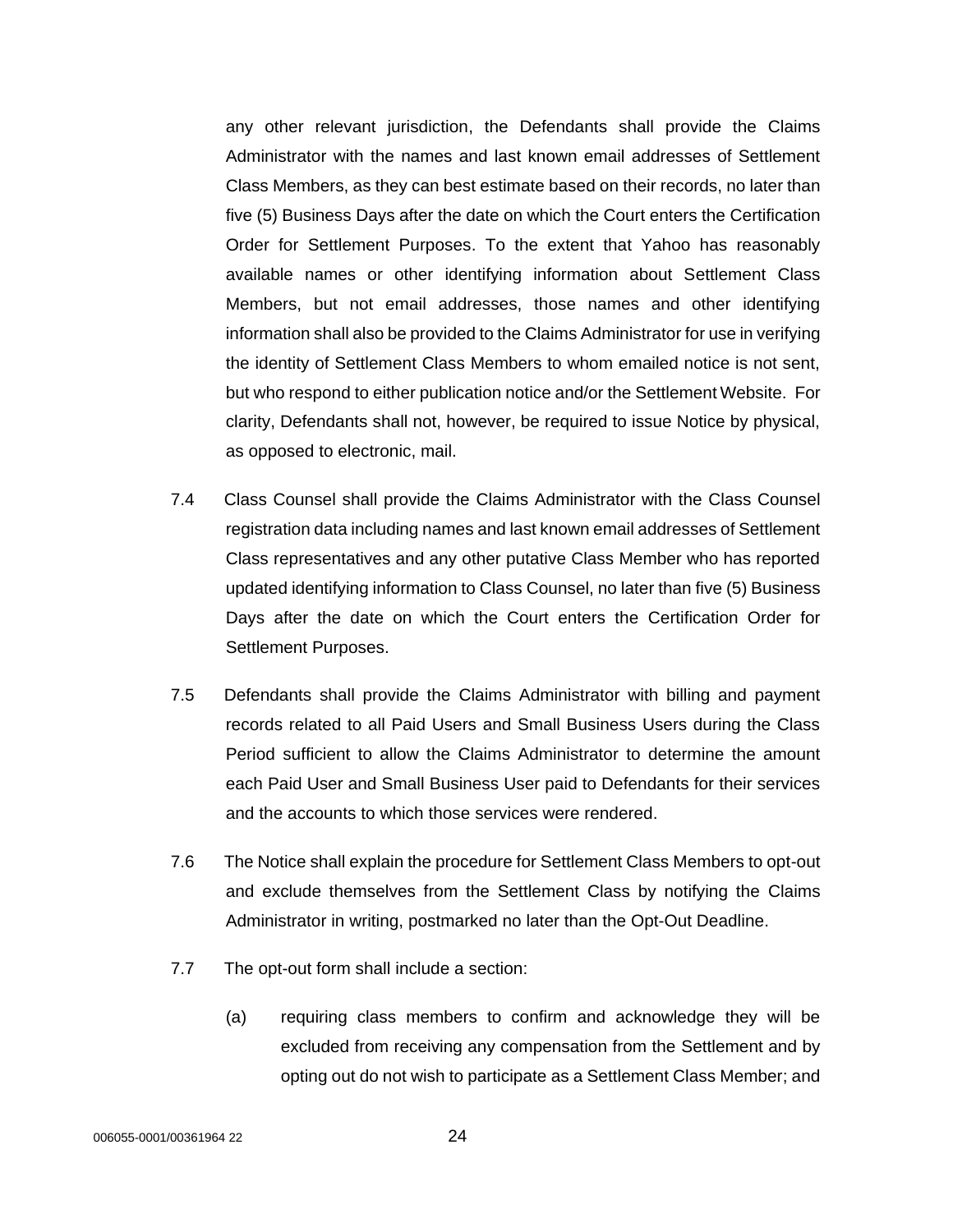- (b) requiring an explanation for opting out.
- 7.8 Each written request for exclusion must set forth the name of the individual seeking exclusion and can only request exclusion for that one individual.
- 7.9 Individual Settlement Class Members must sign the opt-out form with the signature of a witness, and provide contact information, including address, telephone number, and email. Corporate Settlement Class Members must include the name of the corporation and the name and position of the authorised signing officer and must sign the opt-out form with the signature of a witness, and provide contact information including address, telephone number, and email.
- 7.10 If the reason provided for opting-out suggests to the Claims Administrator that a Settlement Class Member does not understand the opt-out process or the effect of participating in the Settlement (for example the Settlement Class Member states she is opting out because the class member erroneously believes there is a financial cost to participating in the settlement) then the Claims Administrator shall contact the Settlement Class Member and determine whether the member intended to validly opt-out.
- 7.11 The Notice shall explain the procedure for Settlement Class Members to object to the Settlement. Written objections are to be provided no later than ninety (90) days after the Notice Date and filed with the Court five (5) days before the Approval Hearing. The written objection must include the objector's name, a statement indicating the basis for the objector's belief that he, she, or it is a Member of the Settlement Class (to the extent the objector did not receive Notice), and the basis for objecting.

# **VIII. ADMINISTRATION OF SETTLEMENT – CLAIMS PROGRAM**

- 8.1 Class Counsel will retain the Claims Administrator to administer this Settlement and the Claims Program.
- 8.2 The Claims Administrator will not implement the Claims Program in accordance with this Settlement Agreement until the Effective Date. The Defendants shall have the option to withdraw from this Settlement Agreement, and to render it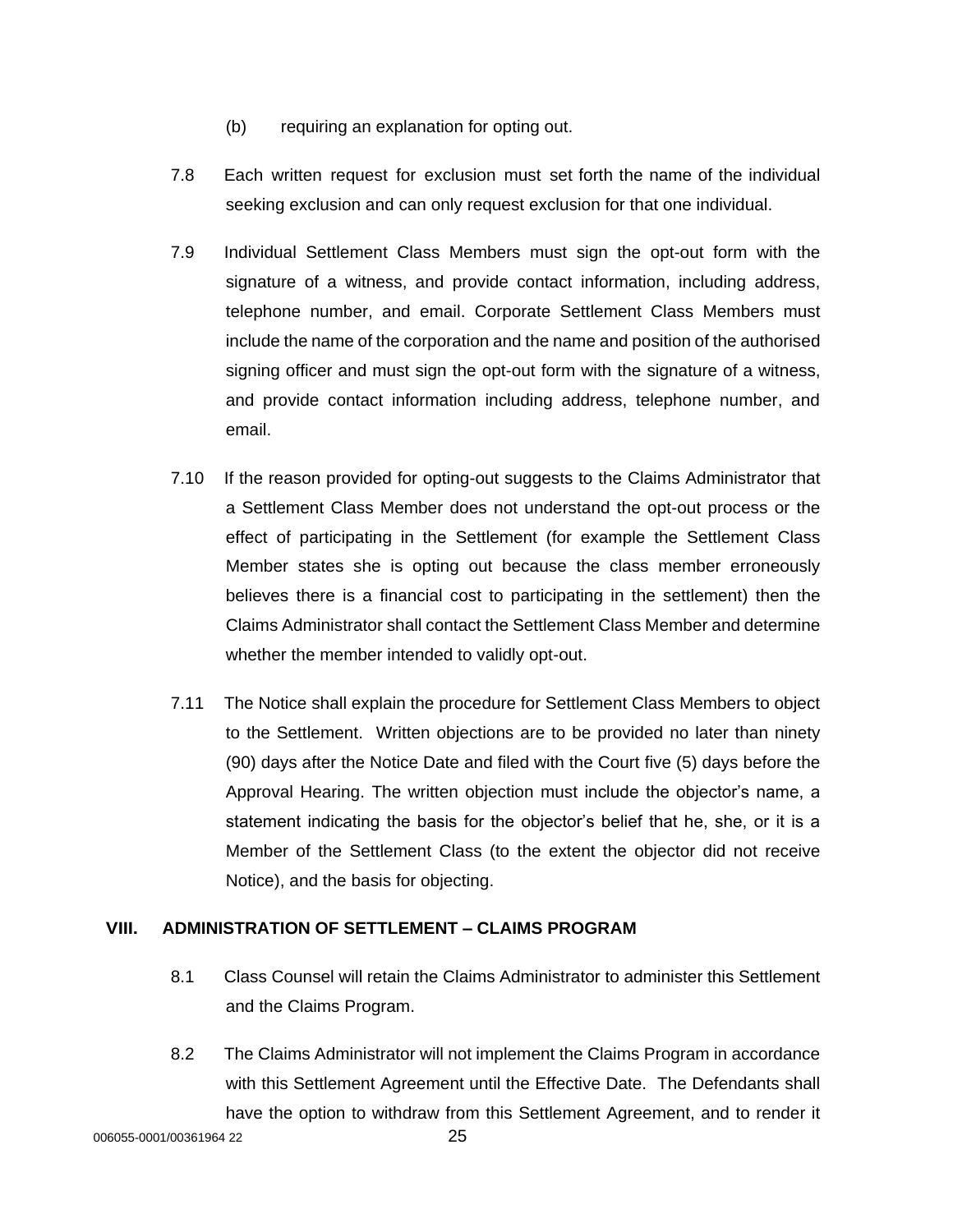null and void, if the number of Class Members excluding themselves from the Settlement by opt-ing out before the Opt-Out Deadline exceeds the Confidential Opt-Out Threshold.

- 8.3 The Claims Administrator shall perform the functions specified in this Settlement Agreement and Exhibit A, including, but not limited to, overseeing administration of the Settlement Fund; providing, with the assistance of the Defendants, Notice; effecting publication of Notice and a media plan; establishing and operating the Settlement Website and a toll-free number; administering the Claims processes; and distributing compensation and, if applicable, Credit Services thereunder according to the processes and criteria set forth herein.
- 8.4 The duties of the Claims Administrator, in addition to other responsibilities that are described in this Agreement, include:
	- (a) obtaining from Defendants, pursuant to section 7.3, the names and last known email addresses, to the extent reasonably available, of Settlement Class Members;
	- (b) obtaining from Yahoo, pursuant to section 7.3, information to the extent reasonably available, necessary to establish a reasonably practical procedure to verify Settlement Class Members;
	- (c) obtaining from Yahoo, pursuant to section 7.5, information sufficient to establish billing and payment information related to all Paid Users and Small Business Users during the Class Period;
	- (d) effecting the Notice Plan in accordance with the procedures set forth in section 9;
	- (e) establishing and maintaining a post office box for mailed written notifications of exclusion from the Settlement Class;
	- (f) establishing and maintaining the Settlement Website that, among other things, allows Settlement Class Members to submit claims electronically;
	- (g) establishing and maintaining a toll-free telephone line for Settlement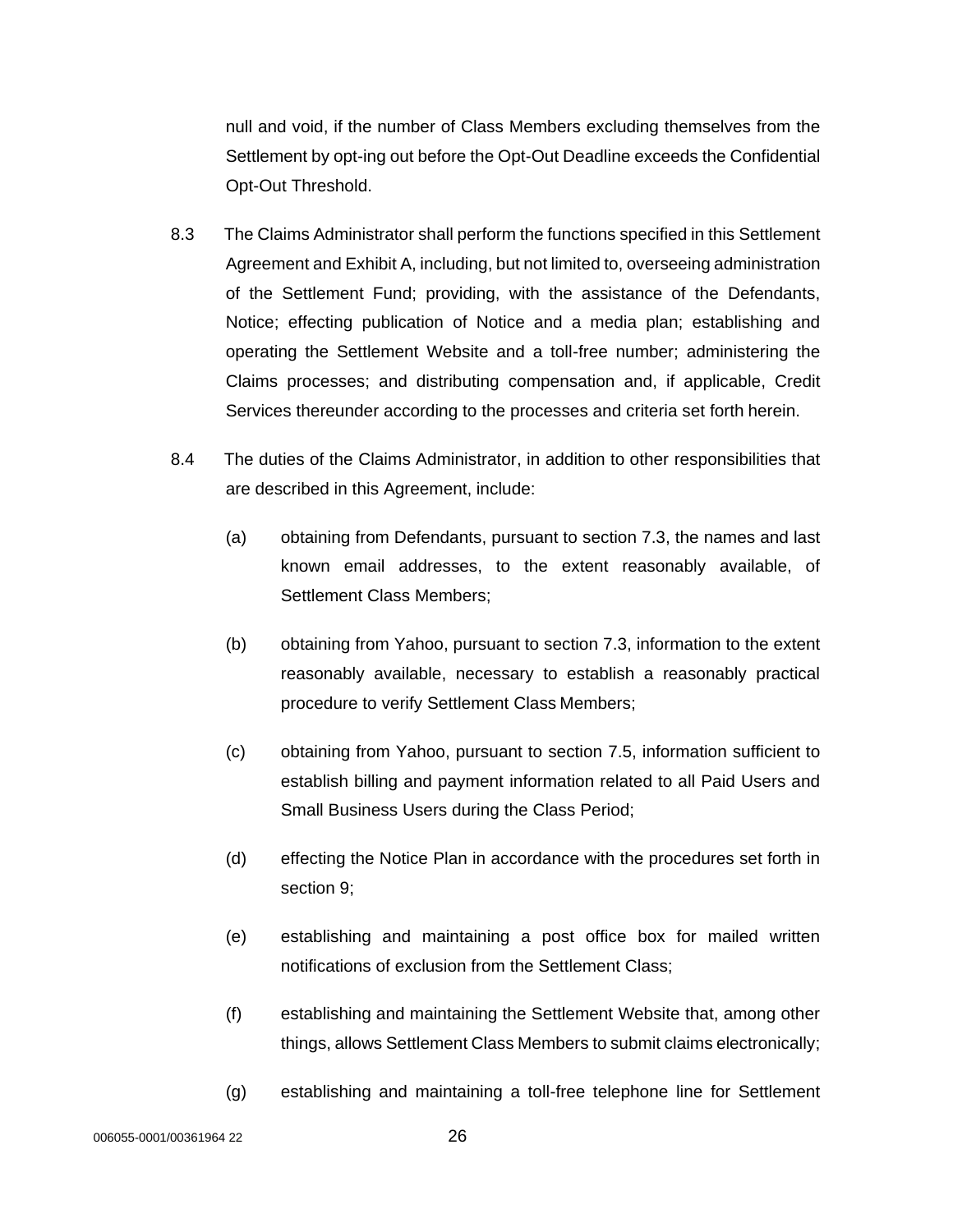Class Members to call with Settlement-related inquiries, and answering the questions of Settlement Class Members who call with or otherwise communicate such inquiries;

- (h) responding to any mailed or emailed Settlement Class Member inquiries;
- (i) mailing to Settlement Class Members who request it paper copies of the Notice and/or Claim Forms;
- (j) processing all written notifications of exclusion from the Settlement Class;
- (k) providing monthly reports and, no later than ten (10) days after the deadline for Settlement Class Members to exclude themselves from the Settlement, provide a final report to Class Counsel and Defendants' counsel that summarizes the number of written notifications of exclusion received that week, the total number of written notifications of exclusion received to date, and other pertinent information as requested by Class Counsel and Defendants' counsel;
- (l) in advance of the Approval Hearing, preparing affidavits to submit to the Court that: (i) attest to implementation of the Notice Plan in accordance with the Certification Order for Settlement Purposes; and (ii) identify each Settlement Class Member who timely and properly provided written notification of exclusion from the Settlement Class; reviewing, determining the validity of, and processing all claims submitted by Settlement Class Members, pursuant to criteria set forth in sections 3, 4 and 5;
- (m) pursuant to section 3 herein, at the close of the Claims Period, provide monetary payment, either electronically or by Mail, to Settlement Class Members for Out-of-Pocket Costs, Paid User damages, and Small Business User damages;
- (n) pursuant to sections 4 and 5 herein, at close of the Claims Period, provide activation instructions or monetary payment, either electronically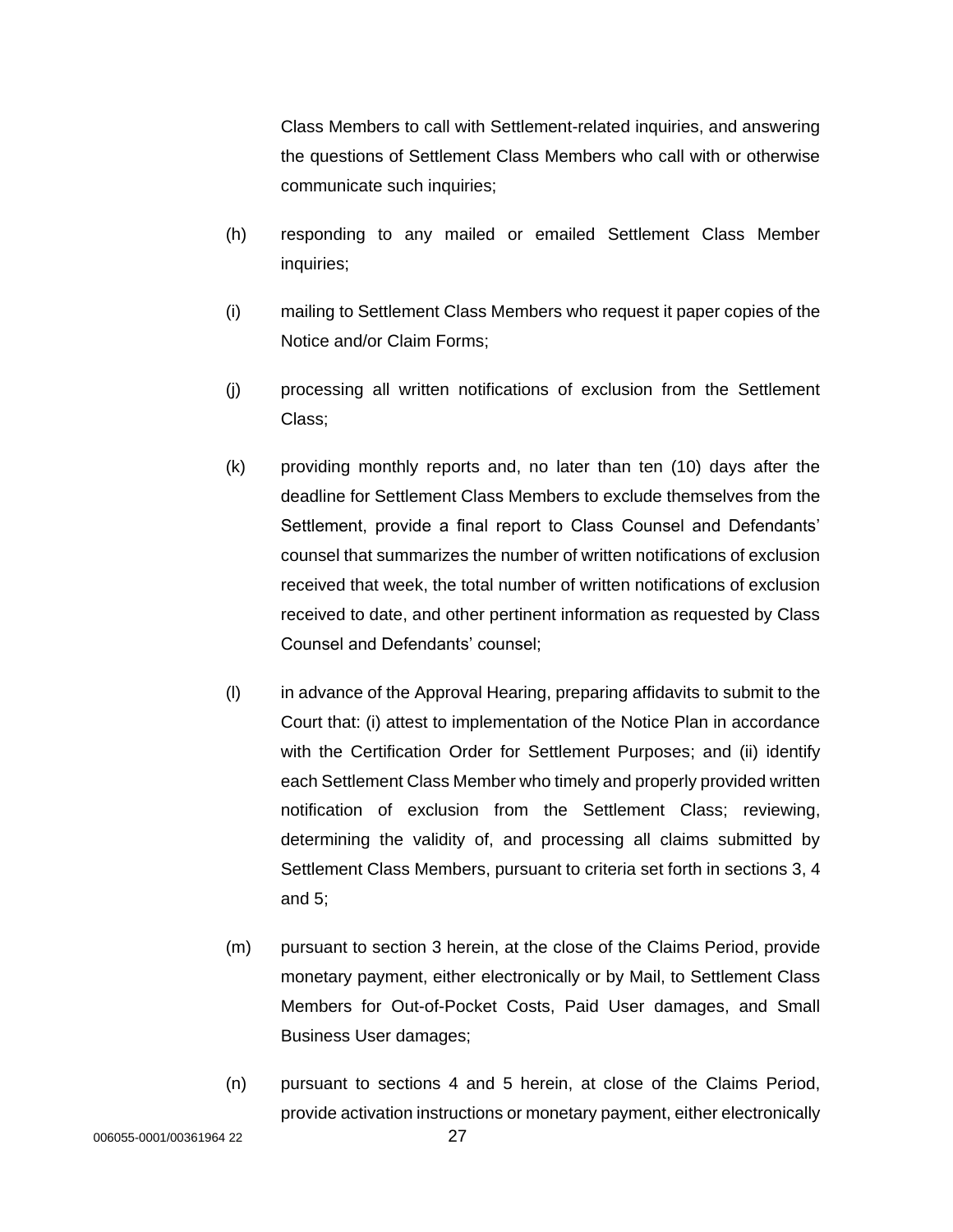or mail, to Settlement Class Members for (i) Alternative Compensation or, (ii) if it selected by a Settlement Class Member and available, Credit Services;

- (o) providing monthly reports and a final report to Class Counsel and Defendants' counsel that summarize the number and amount of claims since the prior reporting period, the total number and amount of claims received to date, the number and amount of any claims approved and denied since the prior reporting period, the total number and amount of claims approved and denied to date, and other pertinent information as requested by Class Counsel and Defendants' counsel;
- (p) paying from the Escrow Account the amounts described in section 2.2 of this Settlement Agreement; and
- (q) performing any function related to Settlement administration at the agreed-upon instruction of both Class Counsel and Defendants' counsel, including, but not limited to, verifying that cash payments have been distributed in accordance with sections 3, 4 and 5.
- 8.5 The decisions of the Claims Administrator in respect of claims submitted through the Claims Program, including but not limited to all Category A Claims, Category B Claims and Category C Claims, are final and binding and there shall be no right of appeal or judicial review from the decisions of the Claims Administrator.

### **IX. CLASS COUNSEL FEES AND DISBURSEMENTS**

- 9.1 Class Counsel will seek in its fee approval materials a fee of 24% of the Settlement Fund, plus HST, reimbursement of all disbursements and HST paid on those disbursements (the "**Legal Fees and Disbursements**") or such other terms as the Court at the approval hearing may direct.
- 9.2 The Notice to the Settlement Class of the proposed settlement will state that it is proposed that the Legal Fees and Disbursements will be paid to Class Counsel subject to Court approval at the Approval Hearing, and that the Levy, calculated as 10% of the Settlement Fund, net of Legal Fees and Disbursements will be payable to the Law Foundation.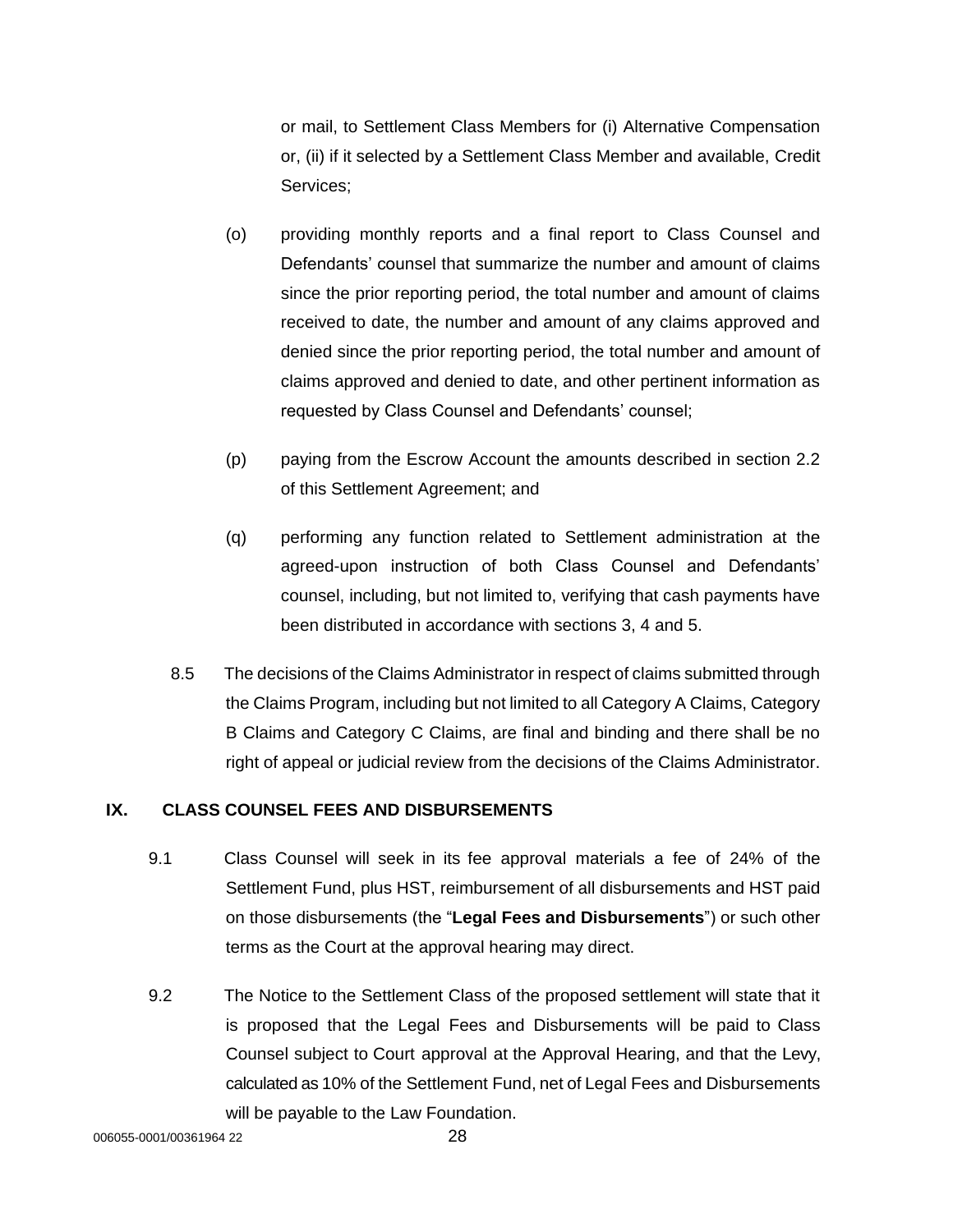- 9.3 The amounts owing to Class Counsel and the Law Foundation will be paid from the Settlement Fund, after the Effective Date, in trust to Class Counsel and to the Law Foundation.
- 9.4 This section does not apply to the payment to Class Counsel provided for in section 17.3 of the Settlement Agreement, which payment is to be paid in accordance with that section.
- 9.5 The Defendants will forgo the costs award made in their favour in the Karasik Action on September 24, 2019.

# **X. HONORARIUMS FOR NAMED PLAINTIFFS**

- 10.1 As part of their motion seeking final approval of the Settlement at the Approval Hearing, Plaintiffs intend to seek Honorariums for the Named Plaintiffs in the following amounts, subject to Court approval:
	- (i) Natalia Karasik CAD\$7,500;
	- (ii) Rahul Suryawanshi CAD\$7,500; and
	- (iii) Elie Chami CAD\$7,500.
- 10.2 The Honorariums approved by the Court will be paid out of the Settlement Fund to Class Counsel in trust in accordance with the Court's order.

# **XI. SETTLEMENT APPROVAL PROCESS**

*Certification Order for Settlement Purposes*

- 11.1 The Settling Parties will seek from the Court a Certification Order for Settlement Purposes that provides, *inter alia,* for the following with respect to the administration of the Settlement:
	- (a) the certification of the *Karasik Action* as a class proceeding, on a preliminary basis, for settlement purposes only, with a class definition for settlement purposes which is as follows:

*All Canadian residents with Yahoo*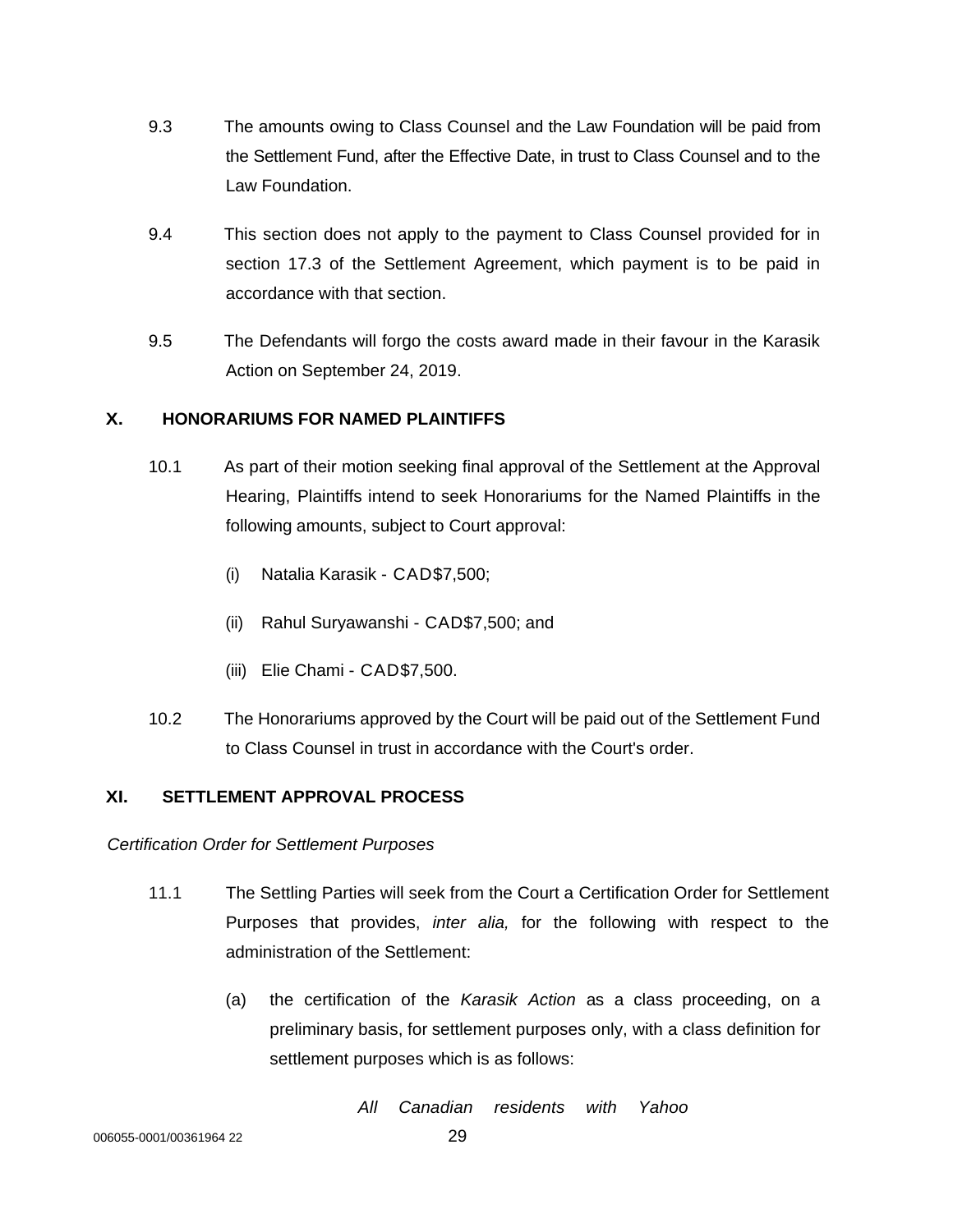*accounts at any time during the period January 1, 2012 through December 31, 2016, inclusive:*

- (b) the appointment of the Claims Administrator;
- (c) the approval of the Notice Plan; and
- (d) the scheduling of the Approval Hearing.
- 11.2 The Settling Parties will book one day in or after May 2020 to apply, by consent, for the Certification Order for Settlement Purposes.

#### *Approval Hearing*

- 11.3 The Settling Parties will bring on the Approval Hearing as soon as is reasonably possible after the Notice period has expired, provided that, before that hearing, the Conditions Precedent in section 14.1 of this Settlement Agreement are satisfied or waived by the Defendants.
- 11.4 At the Approval Hearing, the Court will decide whether to approve the Settlement and whether to approve the Legal Fees and Disbursements requested of Class Counsel and any other matters as the court may deem appropriate.

#### **XII. RELEASED CLAIMS**

#### *Class Members' Claims*

12.1 Upon the Effective Date, the Plaintiffs and each Class Member shall be deemed to have, and by operation of the Approval Order shall have, released, waived, and discharged the Released Parties from his, her, or its Released Claims.

### *Total Satisfaction of Released Claims*

12.2 Any benefits offered or obtained pursuant to the Settlement Agreement are in full, complete, and total satisfaction of all of the Released Claims against the Released Parties, the benefits are sufficient and adequate consideration for each and every term of this Release, and this Release shall be irrevocably binding upon Class Members who do not opt-out of the SettlementClass.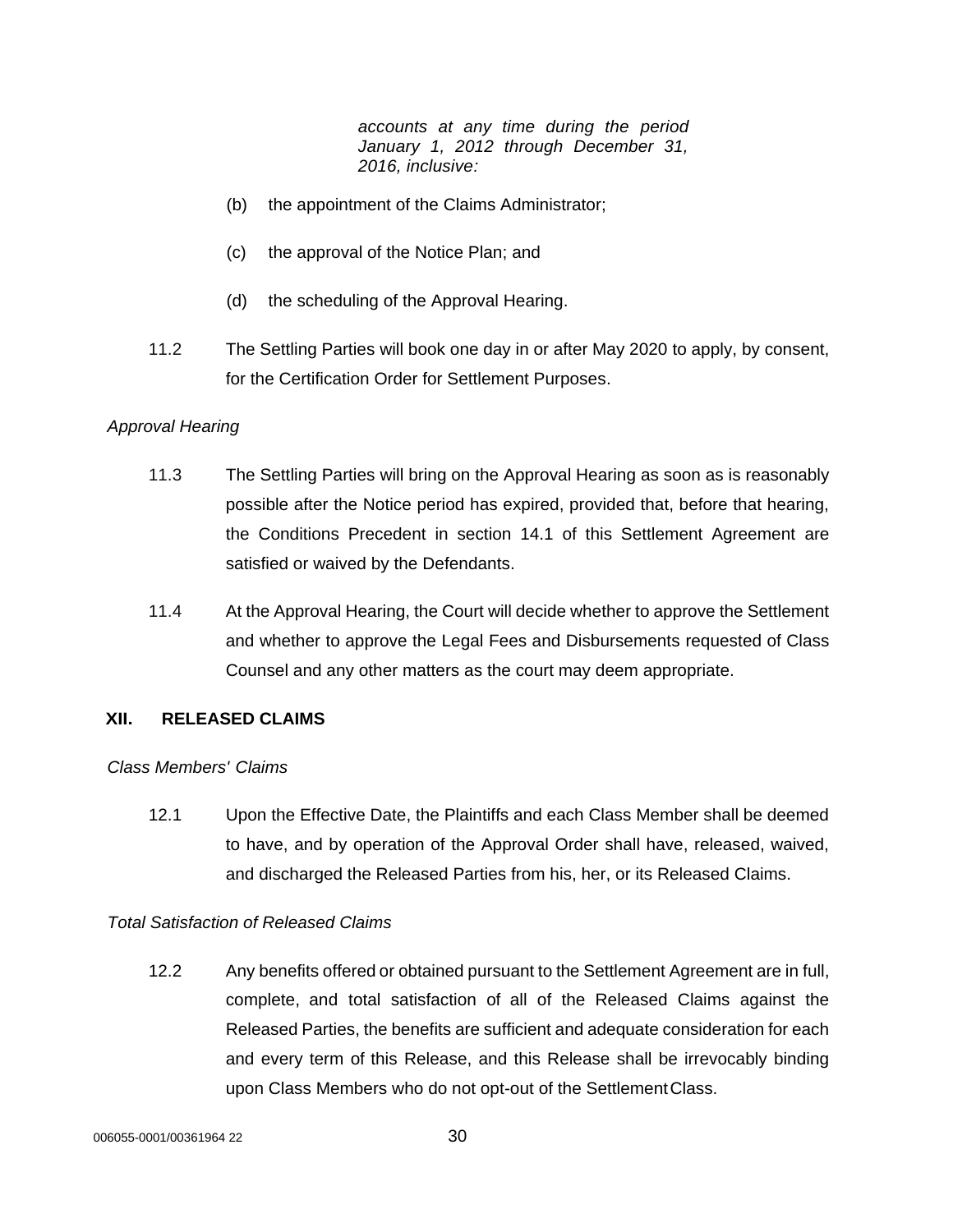# *Release Not Conditioned on Claim or Payment*

12.3 The Release shall be effective with respect to all Class Members, regardless of whether those Class Members ultimately file a Claim or receive compensation under this Settlement Agreement.

# *Basis for Entering Release*

12.4 Class Counsel acknowledge that they have conducted sufficient independent investigation and discovery to enter into this Settlement Agreement and that they execute this Settlement Agreement freely, voluntarily, and without being pressured or influenced by, or relying on any statements, representations, promises, or inducements made by the Released Parties or any person or entity representing the Released Parties, other than as set forth in this Settlement Agreement.

# *Material Term*

12.5 The Plaintiffs and Class Counsel hereby agree and acknowledge that section 12 (Released Claims) was separately bargained for and constitutes a key, material term of the Settlement Agreement that shall be reflected in the Approval Order.

# **XIII. AGREEMENT TO COOPERATE TO EFFECTUATE SETTLEMENT**

- 13.1 Counsel for all Parties warrant and represent that they are expressly authorized by the Parties whom they represent to negotiate this Settlement Agreement. The persons signing this Settlement Agreement on behalf of each Party warrants that he/she is authorized to sign this Settlement Agreement on behalf of that Party.
- 13.2 The Parties and their respective counsel will cooperate with each other, act in good faith, and use their best efforts to effect the implementation of the Settlement Agreement, which cooperation will include: cooperation by Class Counsel as reasonably necessary to obtain a permanent stay or dismissal of the Larocque Action; Class Counsel seeking orders dismissing the Consortium Actions and/or consenting to the Defendants' motions to dismiss the Consortium Actions; reasonable assistance by the Defendants to Class Counsel to prepare Court materials for the approval of the Settlement Agreement, including filing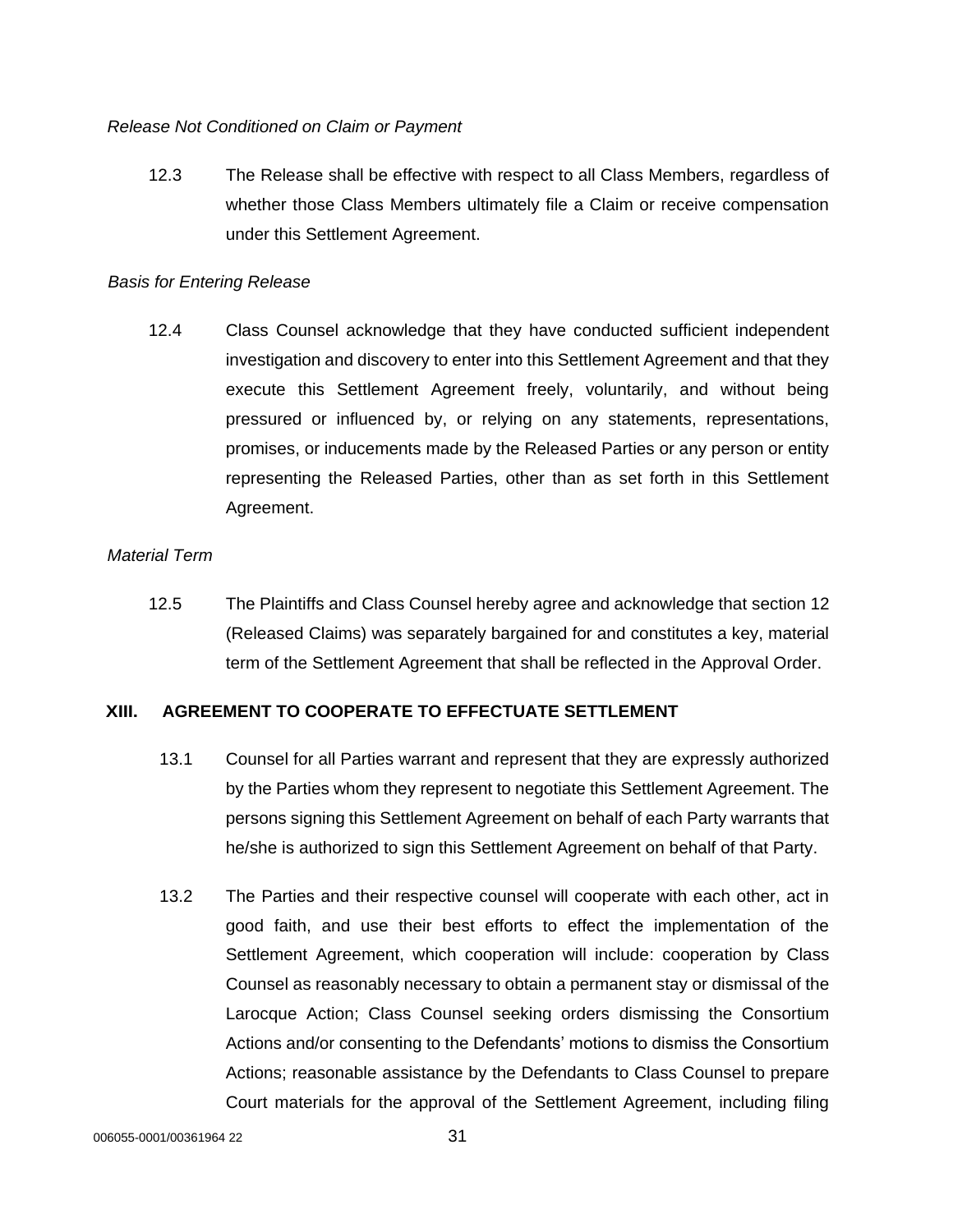affidavit evidence to support any estimate of Class Members.

- 13.3 In the event the Parties are unable to reach agreement on the form or content of any document needed to implement the Settlement Agreement, or on any supplemental provisions that may become necessary to effectuate the terms of this Settlement Agreement, the Parties may seek the assistance of the Court to resolve such disagreement.
- 13.4 The Parties further agree to make all reasonable efforts to ensure the timely and expeditious administration and implementation of the Settlement Agreement and to minimize the costs and expenses incurred therein.
- 13.5 To facilitate the payments provided for in this Settlement Agreement, including sections 2.4, 9.3, 10.2, and 17.3 herein, the Named Plaintiffs and Class Counsel will provide banking instructions and, for payments to Class Counsel, a Certificate of Status of Beneficial Owner for United States Tax Withholding and Reporting (Entities) (Form W8 BEN E) completed by Class Counsel, and, for payments to the Named Plaintiffs, a Certificate of Foreign Status of Beneficial Owner for United States Tax Withholding and Reporting (Individuals) (Form W8 BEN) completed by each Named Plaintiff. The Plaintiffs and Class Counsel acknowledge and agree that the Defendants cannot make the payments contemplated herein without first receiving these instructions and tax forms and the time for payment herein shall be extended accordingly.

### **XIV. CONDITIONS PRECEDENT**

- 14.1 This Settlement Agreement is conditional on:
	- (a) the US Settlement receiving final court approval, regardless of whether that approval is appealed;
	- (b) the Larocque Action being, after the Appeal Period, permanently stayed as a class action (although it may continue as an individual action) or dismissed; and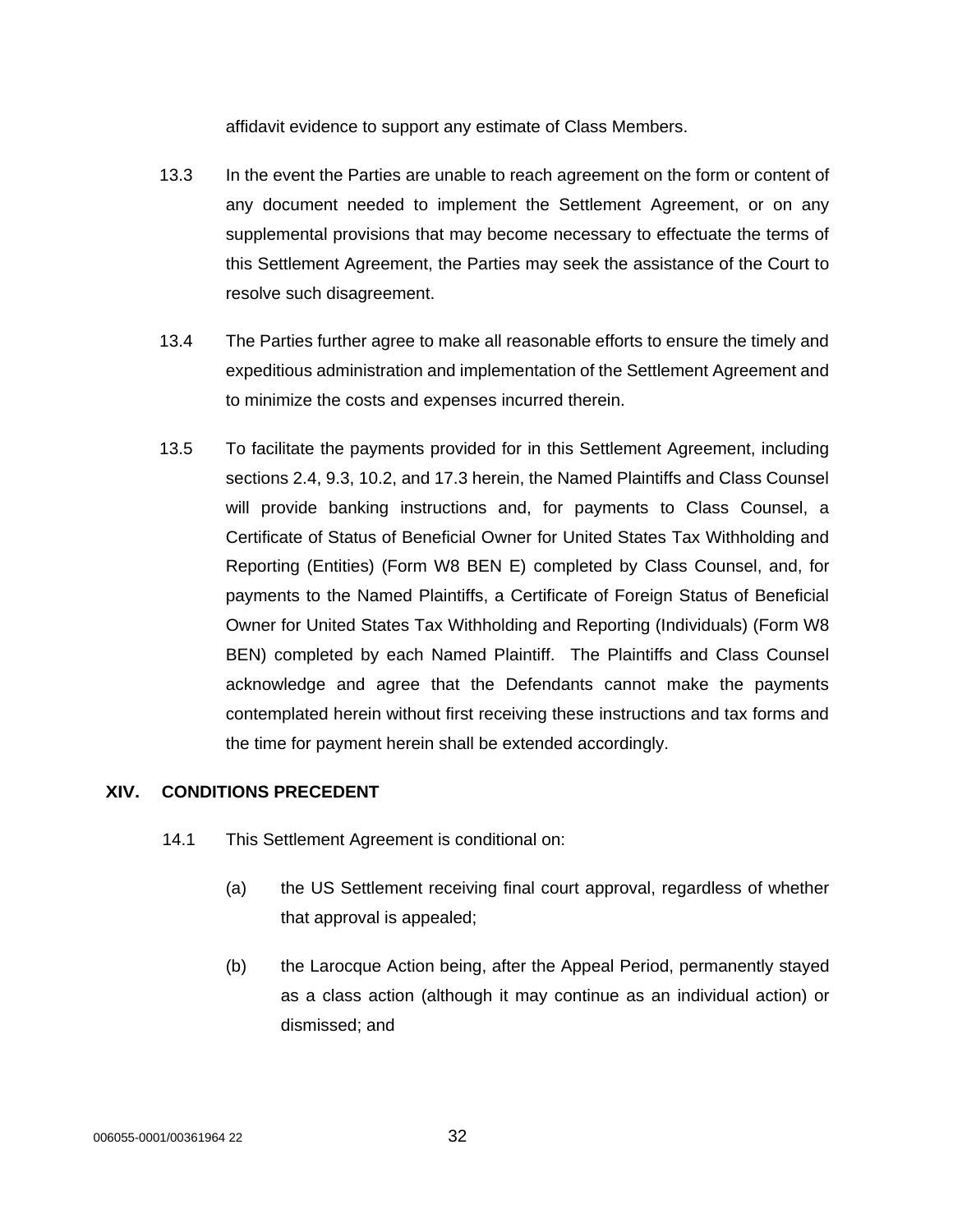- (c) the number of Class Members excluding themselves from the Settlement before the Opt-Out Deadline not exceeding the Confidential Opt-Out Threshold.
- 14.2 The Defendants will notify Class Counsel promptly of the outcome of the U.S. Settlement final approval hearing.
- 14.3 The Defendants may, at their sole discretion, waive the Conditions Precedent in paragraphs 14.1(a), 14.1(b) and 14.1(c) of the Settlement Agreement on notice to Class Counsel, which conditions are for the sole benefit of the Defendants.

### **XV. EFFECTIVE DATE AND TERMINATION**

- 15.1 The Effective Date of the Settlement shall be the first Business Day after all of the following conditions have occurred:
	- (a) the Defendants and Class Counsel execute this Agreement;
	- (b) the Court enters the Certification Order for Settlement Purposes, without material change to the Parties' agreed-upon proposed Certification Order for Settlement Purposes;
	- (c) Notice is provided to the Settlement Class consistent with the Certification Order for Settlement Purposes;
	- (d) the Court enters the Approval Order, without material change to the Parties' agreed-upon proposed final approval order and judgment attached hereto as Exhibit B;
	- (e) the Approval Order has become final because the Appeal Term has expired; and
	- (f) the Conditions Precedent have been satisfied, or waived by the Defendants in accordance with section 14 of this Settlement Agreement;
	- (g) the Consortium Actions have been dismissed with prejudice or permanently stayed.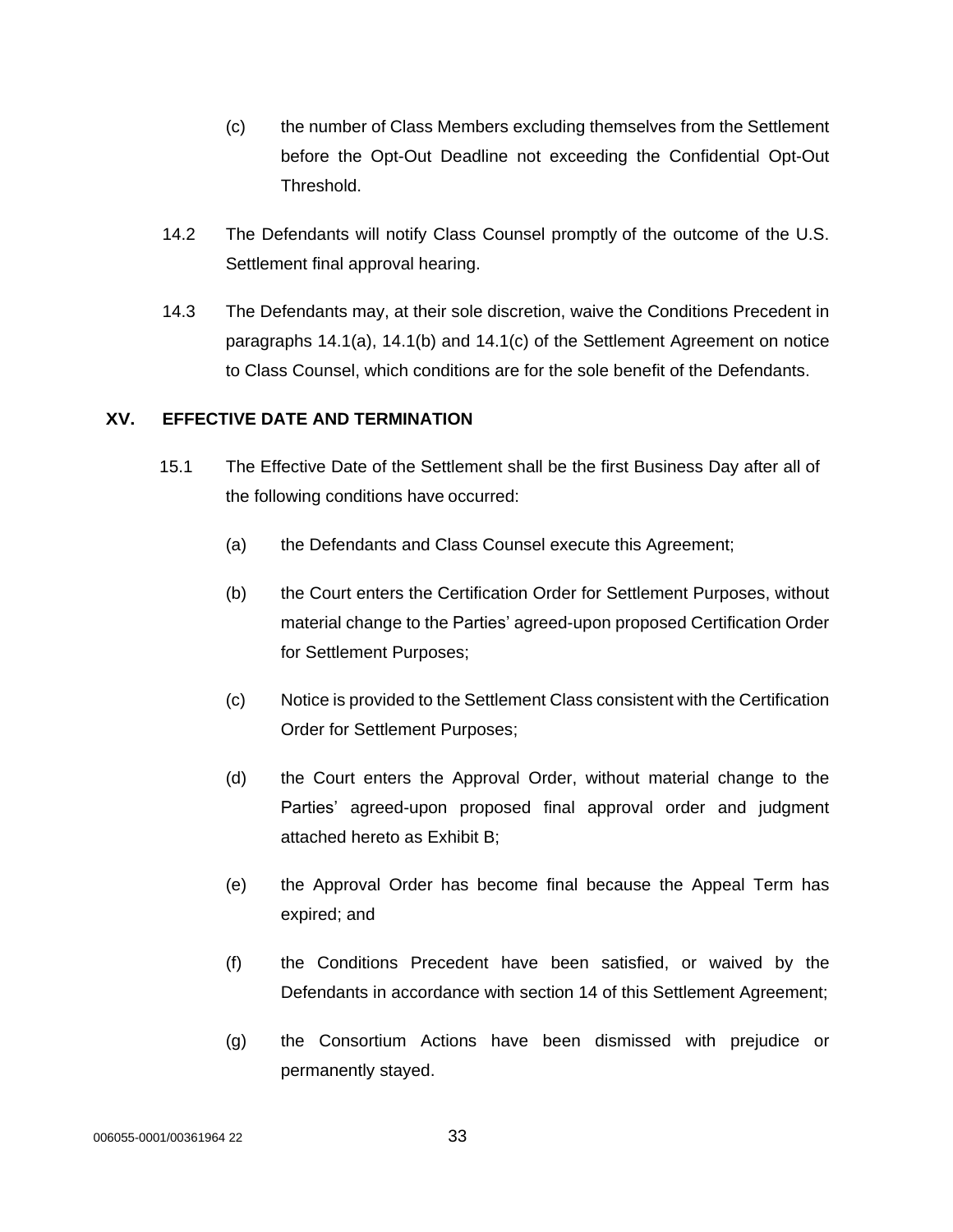- 15.2 In the event that the Court declines to enter the Certification Order for Settlement Purposes, or the conditions in section 15.1 of this Settlement Agreement are not all satisfied, or where provided for, waived by the Defendants, the Defendants may at their sole discretion terminate this Agreement on five (5) Business Days written notice from counsel for the Defendants to Class Counsel.
- 15.3 In the event this Agreement is terminated pursuant to section 15.2, the Settlement Fund together with any interest or other income earned thereon, less any Taxes and Tax-Related Expenses paid or due with respect to such income, will be returned to the Defendants. In the event this Agreement is terminated pursuant to section 15.2, costs incurred to date by the Claims Administrator will be paid by the Defendants.
- 15.4 Except as otherwise provided herein, in the event the Settlement is terminated, the Parties to this Agreement, including Settlement Class Members, shall be deemed to have reverted to their respective status in the Consortium Actions immediately prior to the execution of this Agreement and the execution of any term sheet between the Parties and, except as otherwise expressly provided, the Parties shall proceed in all respects as if this Agreement any term sheet and any related orders had not been entered. In addition, the Parties agree that in the event the Settlement is terminated:
	- (a) any Court orders preliminarily or finally approving certification of the Settlement Class and any other orders entered pursuant to the Agreement shall be deemed null and void and vacated and shall not be used in or cited by any person or entity in support of claims or defenses or in support or in opposition to a class certification motion; and
	- (b) this Agreement shall become null and void, and the fact of this Settlement and that Defendants did not oppose certification of any class under this Settlement, shall not be used or cited by any person or entity, including in any contested proceeding relating to certification of any proposed class.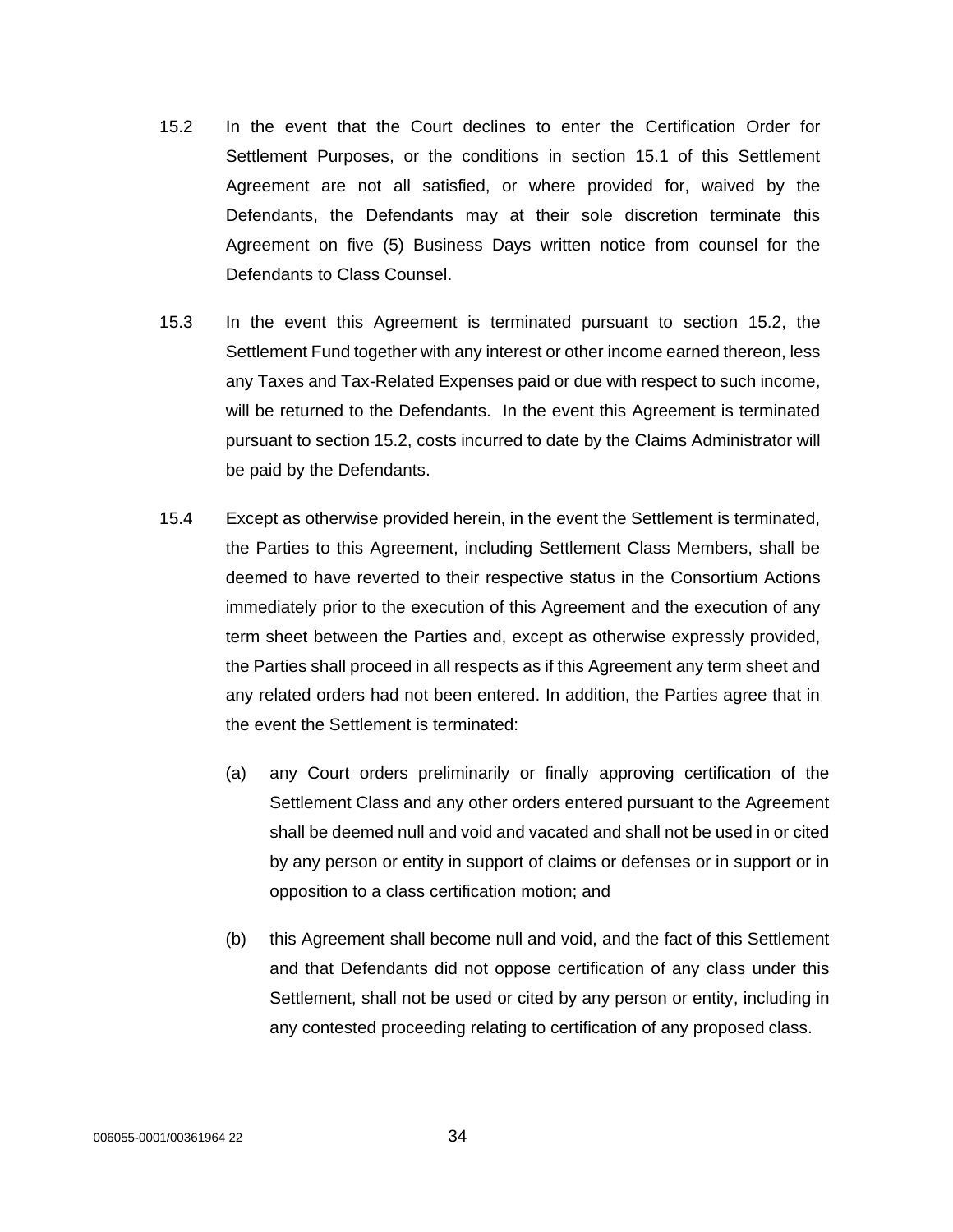#### **XVI. MODIFICATION OF THE AGREEMENT**

16.1 The terms and provisions of this Settlement Agreement may be amended, modified, or expanded by written agreement of the Parties and approval of the Court; provided, however, that after entry of the Approval Order, the Parties may by written agreement effect such amendments, modifications, or expansions of this Settlement Agreement (including all exhibits hereto) without further notice to the Class or approval by the Court if such changes are consistent with the Court's Approval Order and do not limit the rights of Class Members under this Settlement Agreement.

### **XVII. DELAWARE PROCEEDINGS**

- 17.1 Altaba has sufficient assets to pay its  $\frac{1}{2}$  share of the Settlement Fund, notwithstanding that it will be initiating proceedings under section 280 of the General Corporation Law of the State of Delaware in connection with Altaba's liquidation and dissolution (the "**Delaware Proceedings**"). Subject to obtaining the Representation Order described in section 17.2, Altaba and Class Counsel agree that Altaba shall hold back USD\$50 million (which amount includes Altaba's share of the Settlement Fund) in the Delaware Proceedings to satisfy any claims made in the Consortium Actions, and any national class that is certified as a result of those actions, to cover the circumstances of (i) the Settlement not being approved by the Court or (ii) one or more of the conditions described in section 15.1 of the Settlement Agreement not being met, or where provided for, waived by the Defendants (the "**Holdback Amount**"). Altaba and Class Counsel agree that if the Ontario Court approves the Settlement and Altaba has paid its share of the Settlement, then Altaba will no longer need to hold back the Holdback Amount.
- 17.2 As soon as reasonably practicable, Class Counsel shall serve and file materials and apply to the Court for a representation order under the *Class Proceedings Act* appointing Class Counsel as representative counsel for the creditors in Canada who have claims in the proposed class actions in the Consortium Actions for the purpose of representing the putative class in the Delaware Proceedings (the "**Representation Order**"). Class Counsel will prepare the Court materials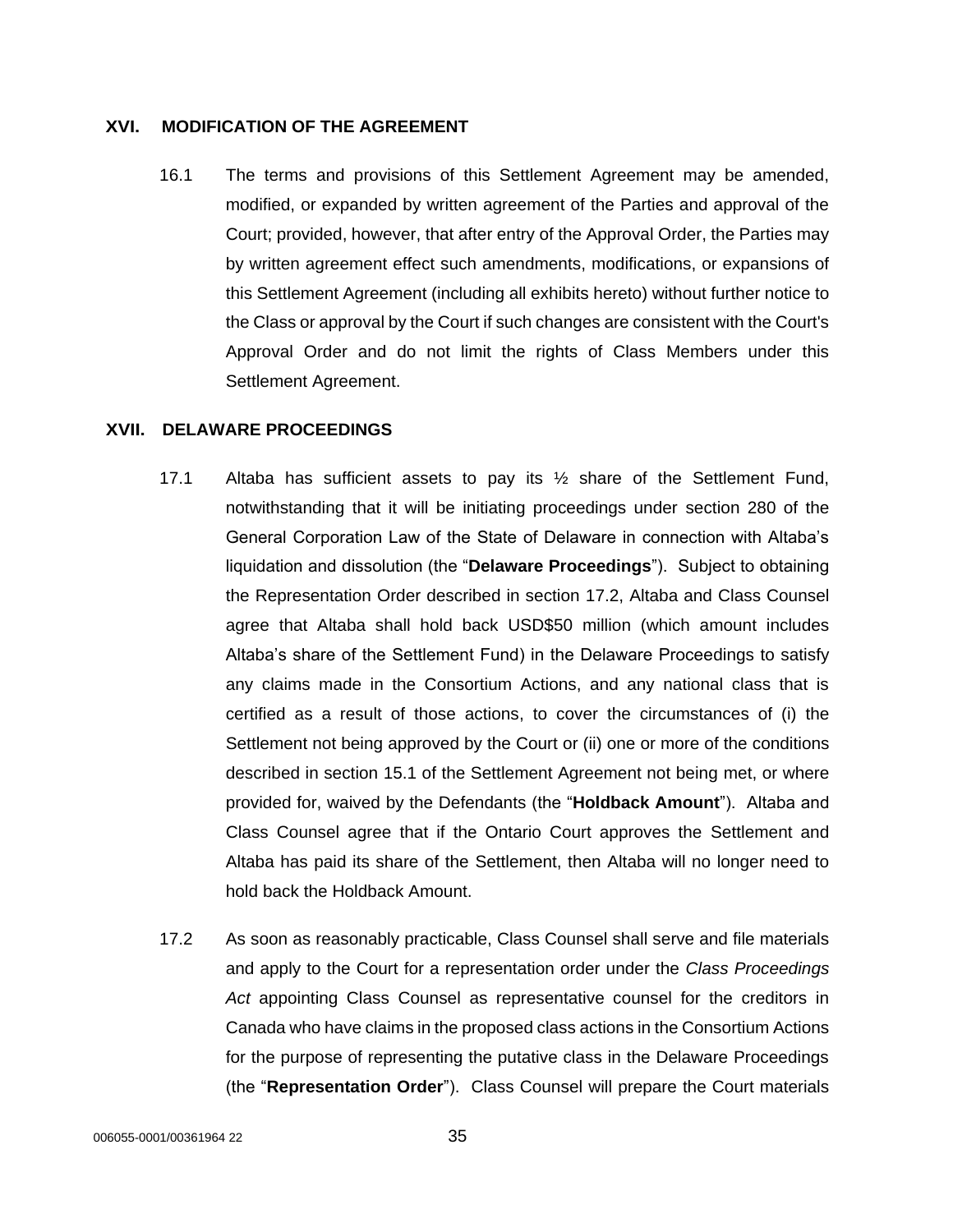to obtain the Representation Order. Altaba will reasonable cooperate in obtaining the Representation Order which cooperation will include preparing an affidavit in support of the Representation Order. The parties intend to have such application heard on March 2 or 3, 2020 or as soon thereafter as the Court may accommodate and counsel are available.

17.3 Altaba will pay Class Counsel the fixed sum of USD\$60,000 to reimburse Class Counsel's costs in the Delaware Proceedings within ten (10) Business Days of the Settlement Agreement being executed by all Parties (and at the same time the Settlement Funds are paid into the Defendants Trust Account). This amount is in addition to, and not funded by, the Settlement Fund and is in addition to the Legal Fees and Disbursements set out in this Settlement Agreement.

#### **XVIII. MISCELLANEOUS PROVISIONS**

#### *Effect of Exhibits*

18.1 The exhibits to this Settlement Agreement are an integral part of the Settlement and are expressly incorporated and made a part of this Settlement Agreement.

#### *No Admission*

18.2 This Settlement Agreement is for settlement purposes only. Neither the fact of, nor any provision contained in this Settlement Agreement, nor any action taken hereunder, shall constitute, or be construed as, any admission of the validity of any claim or any fact alleged in the Litigation or of any wrongdoing, fault, violation of law, or liability of any kind on the part of Yahoo or any admissions by Yahoo of any claim or allegation made in any action or proceeding against Yahoo. If this Settlement Agreement is terminated and becomes null and void, the class action portions of this Settlement shall have no further force and effect with respect to any party to the Litigation and shall not be offered in evidence or used in the Litigation or any other proceeding. This Settlement Agreement shall not be offered or be admissible in evidence against Yahoo or cited or referred to in any action or proceeding, except in an action or proceeding brought to enforce its terms. Information provided by Yahoo to the Plaintiffs and Class Counsel in connection with settlement negotiations is for settlement purposes only and shall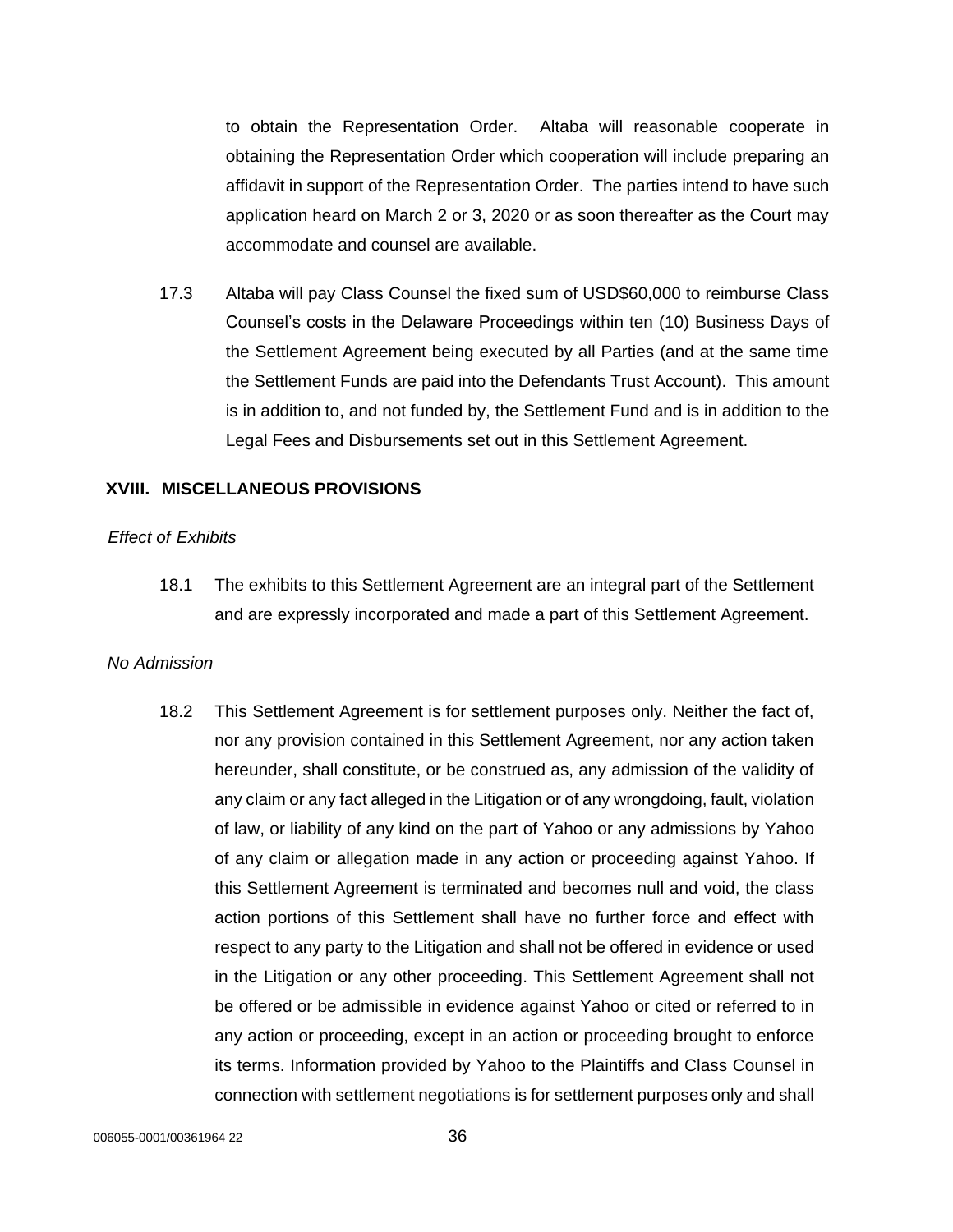not be used or disclosed for any other purpose whatsoever.

### *Entire Agreement*

18.3 This Settlement Agreement represents the entire agreement and understanding among the Settling Parties and supersedes all prior proposals, negotiations, agreements, and understandings relating to the subject matter of this Settlement Agreement. The Settling Parties acknowledge, stipulate, and agree that no covenant, obligation, condition, representation, warranty, inducement, negotiation, or understanding concerning any part or all of the subject matter of this Settlement Agreement has been made or relied on except as expressly set forth in this Settlement Agreement. No modification or waiver of any provisions of this Settlement Agreement shall in any event be effective unless the same shall be in writing and signed by the person against whom enforcement of the Settlement Agreement is sought.

#### *Counterparts*

18.4 This Settlement Agreement may be executed in one or more counterparts, each of which shall be deemed an original as against any party who has signed it, and all of which shall be deemed a single agreement.

### *Arm's-Length Negotiations*

18.5 The Settling Parties have negotiated all of the terms and conditions of this Settlement Agreement at arm's length. All terms, conditions, and Exhibits in their exact form are material and necessary to this Settlement Agreement and have been relied upon by the Settling Parties in entering into this Settlement Agreement. All Settling Parties have participated in the drafting of this Settlement Agreement and it is not to be construed in favor of or against any of the Settling Parties.

### *Continuing Jurisdiction*

18.6 The Court shall retain continuing and exclusive jurisdiction over the Parties to this Settlement Agreement, including all Class Members, for the purpose of the administration, interpretation and enforcement of this Settlement Agreement.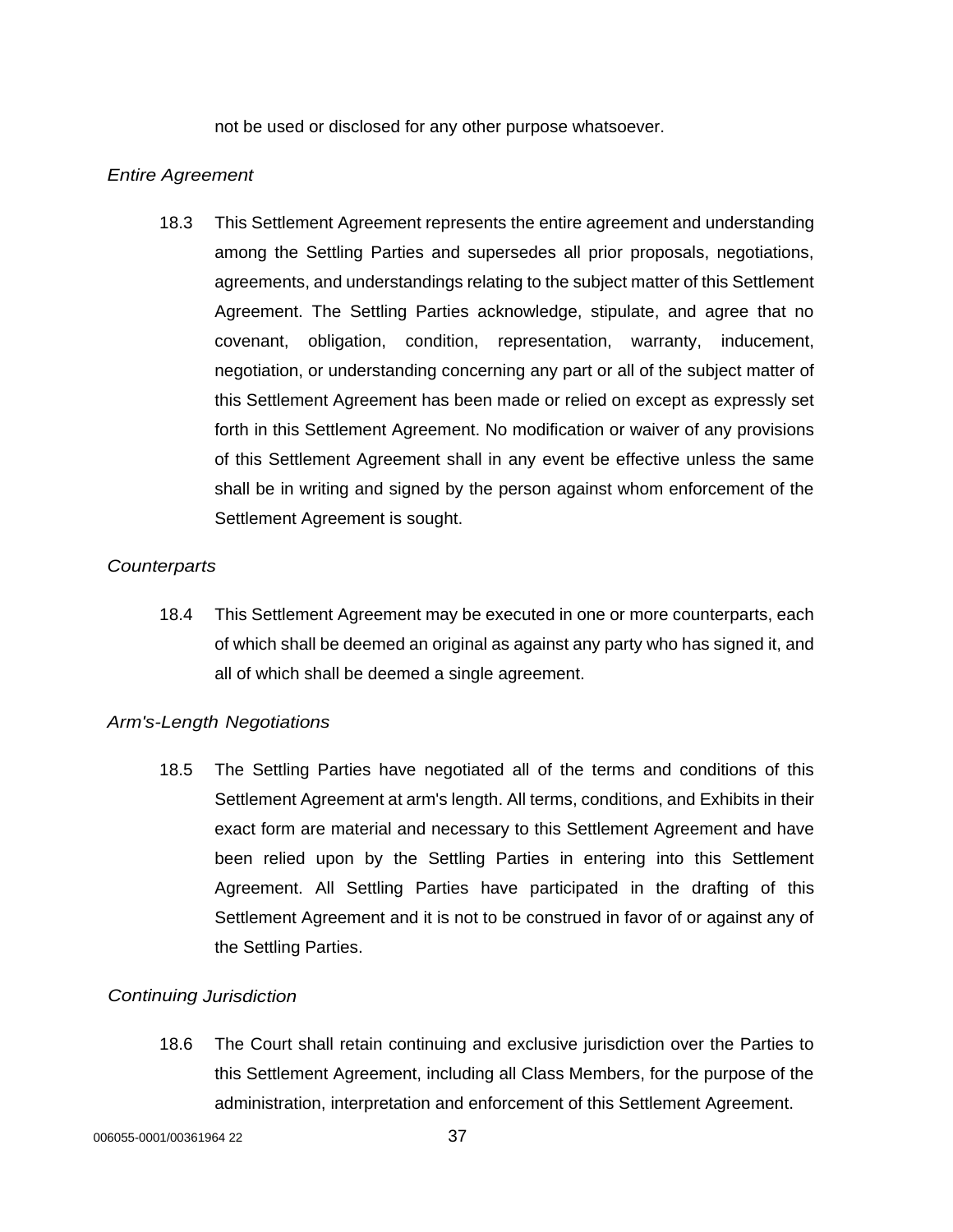#### *Confidentiality*

18.7 This Settlement Agreement and anything contained herein, and any and all negotiations, documents, discussions, and proceedings associated with this Settlement Agreement are to be kept confidential and not disclosed until the Settlement Agreement is filed with the Court on such date as the Parties may agree upon, not to be earlier than May 2020, except for the disclosure of information which is reasonably necessary for a bona fide accounting or tax purpose, or as may be required pursuant to the order or direction of any court, tribunal, regulatory authority or governmental body, or as may be required by law.

#### *Dispute Resolution*

18.8 Any dispute between Class Counsel and the Defendants regarding the interpretation of any provision of this Settlement Agreement (other than those which the Settlement Agreement provides shall be resolved otherwise) shall be presented to a mediator to be agreed upon Class Counsel and the Defendants.

#### *Binding Effect of Settlement Agreement*

18.9 This Settlement Agreement shall be binding upon and inure to the benefit of the Settling Parties and their representatives, heirs, successors, and assigns.

#### *Nullification*

18.10 In the event any one or more of the provisions contained in this Settlement Agreement shall for any reason be held to be invalid, illegal, or unenforceable in any respect, such invalidity, illegality, or unenforceability shall not affect other provisions if the Defendants and Class Counsel, on behalf of the Settling Parties, mutually elect to proceed as if such invalid, illegal, or unenforceable provision had never been included in this Settlement Agreement.

### *Extensions of Time*

18.11 The Settling Parties may agree upon a reasonable extension of time for deadlines and dates reflected in this Settlement Agreement, without further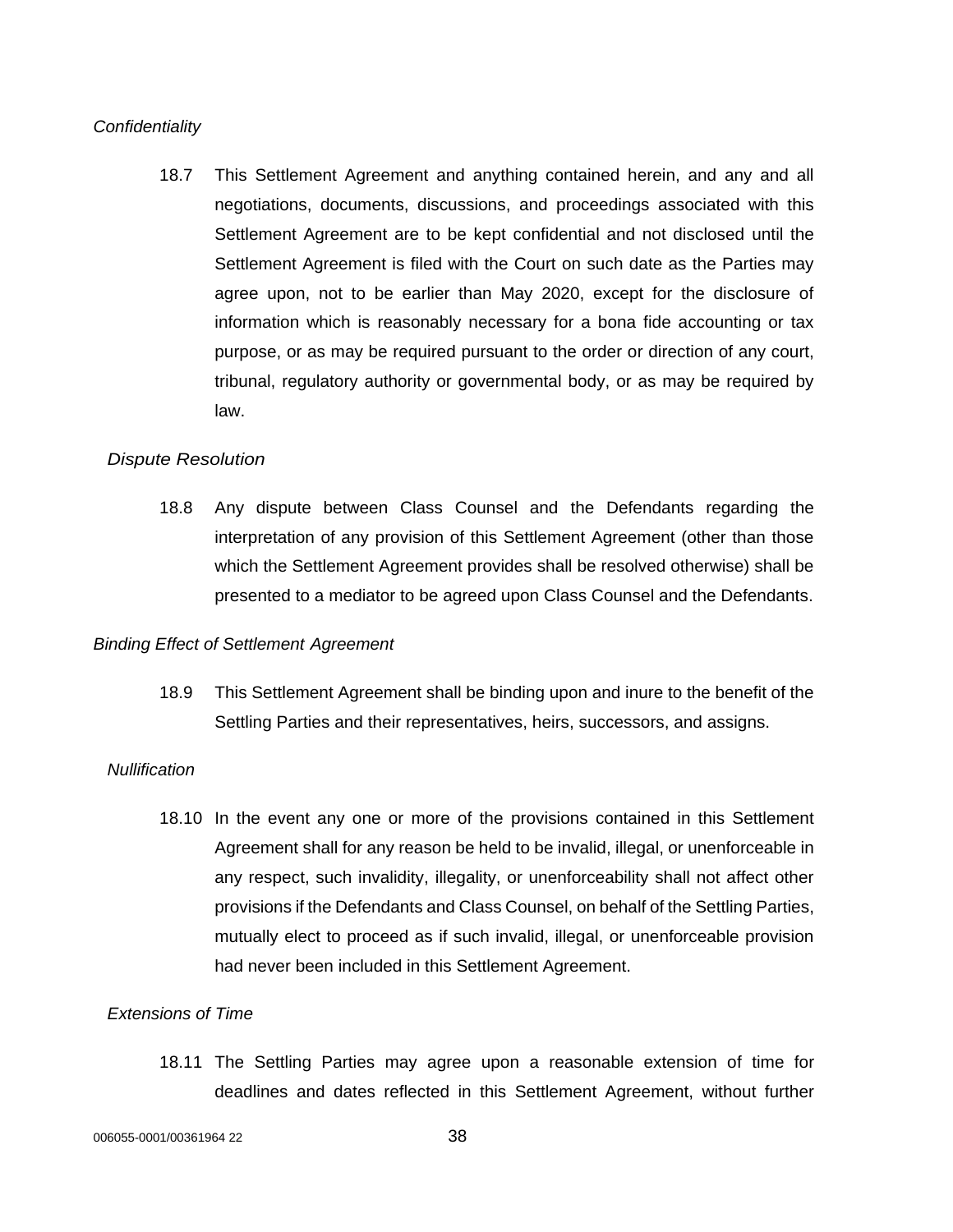notice (subject to Court approval as to Court dates).

# *Service or Notice*

18.12 Whenever, under the terms of this Settlement Agreement, a person is required to provide service or written notice to the Defendants or Class Counsel, such service or notice shall be directed to the individuals and addresses specified below, unless those individuals or their successors give notice to the other Settling Parties in writing:

# *Authority to Execute Settlement Agreement*

18.13 Each counsel or other person executing this Settlement Agreement or its exhibits on behalf of any party hereto warrants that such person has the authority to do so.